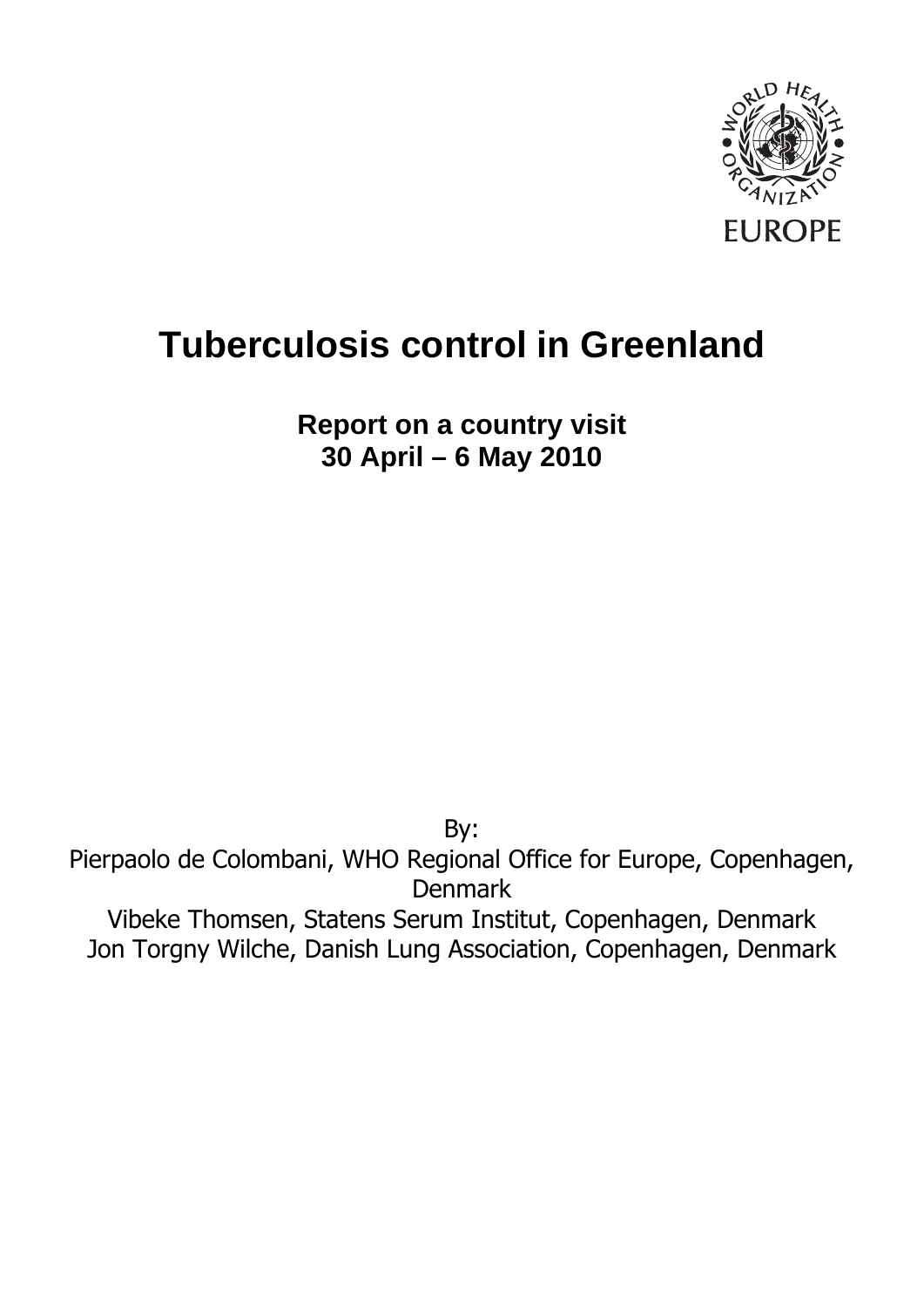#### **ABSTRACT**

In view of an observed tuberculosis incidence exceeding 100 cases per 100 000 population, the Minister of Health of Greenland asked the WHO Regional Office for Europe to organize a country visit jointly with the State Serum Institute of Denmark and the Danish Lung Association. The visit took place in the south of the country from 30 April to 6 May 2010. The population is scattered in several small communities, often difficult to reach, and the health service suffers from a high turnover of staff who mostly come from Denmark. The recent health reform has tried to address both challenges and to refocus the health services, introducing clear national guidelines with supervision and telemedicine to increase access to and the quality of services. Together with national colleagues, the visitors developed a number of recommendations in line with the health reform for improving the national TB strategy.

#### **Keywords**

WOMEN'S HEALTH TUBERCULOSIS − epidemiology − prevention and control HEALTH SURVEYS DELIVERY OF HEALTH CARE − organization and administration STRATEGIC PLANNING **GUIDELINES** DENMARK

Address requests about publications of the WHO Regional Office for Europe to: Publications WHO Regional Office for Europe Scherfigsvej 8 DK-2100 Copenhagen Ø, Denmark Alternatively, complete an online request form for documentation, health information, or for permission to quote or translate, on the Regional Office web site (http://www.euro.who.int/pubrequest).

#### **© World Health Organization 2011**

All rights reserved. The Regional Office for Europe of the World Health Organization welcomes requests for permission to reproduce or translate its publications, in part or in full.

The designations employed and the presentation of the material in this publication do not imply the expression of any opinion whatsoever on the part of the World Health Organization concerning the legal status of any country, territory, city or area or of its authorities, or concerning the delimitation of its frontiers or boundaries. Dotted lines on maps represent approximate border lines for which there may not yet be full agreement.

The mention of specific companies or of certain manufacturers' products does not imply that they are endorsed or recommended by the World Health Organization in preference to others of a similar nature that are not mentioned. Errors and omissions excepted, the names of proprietary products are distinguished by initial capital letters.

All reasonable precautions have been taken by the World Health Organization to verify the information contained in this publication. However, the published material is being distributed without warranty of any kind, either express or implied. The responsibility for the interpretation and use of the material lies with the reader. In no event shall the World Health Organization be liable for damages arising from its use. The views expressed by authors, editors, or expert groups do not necessarily represent the decisions or the stated policy of the World Health Organization.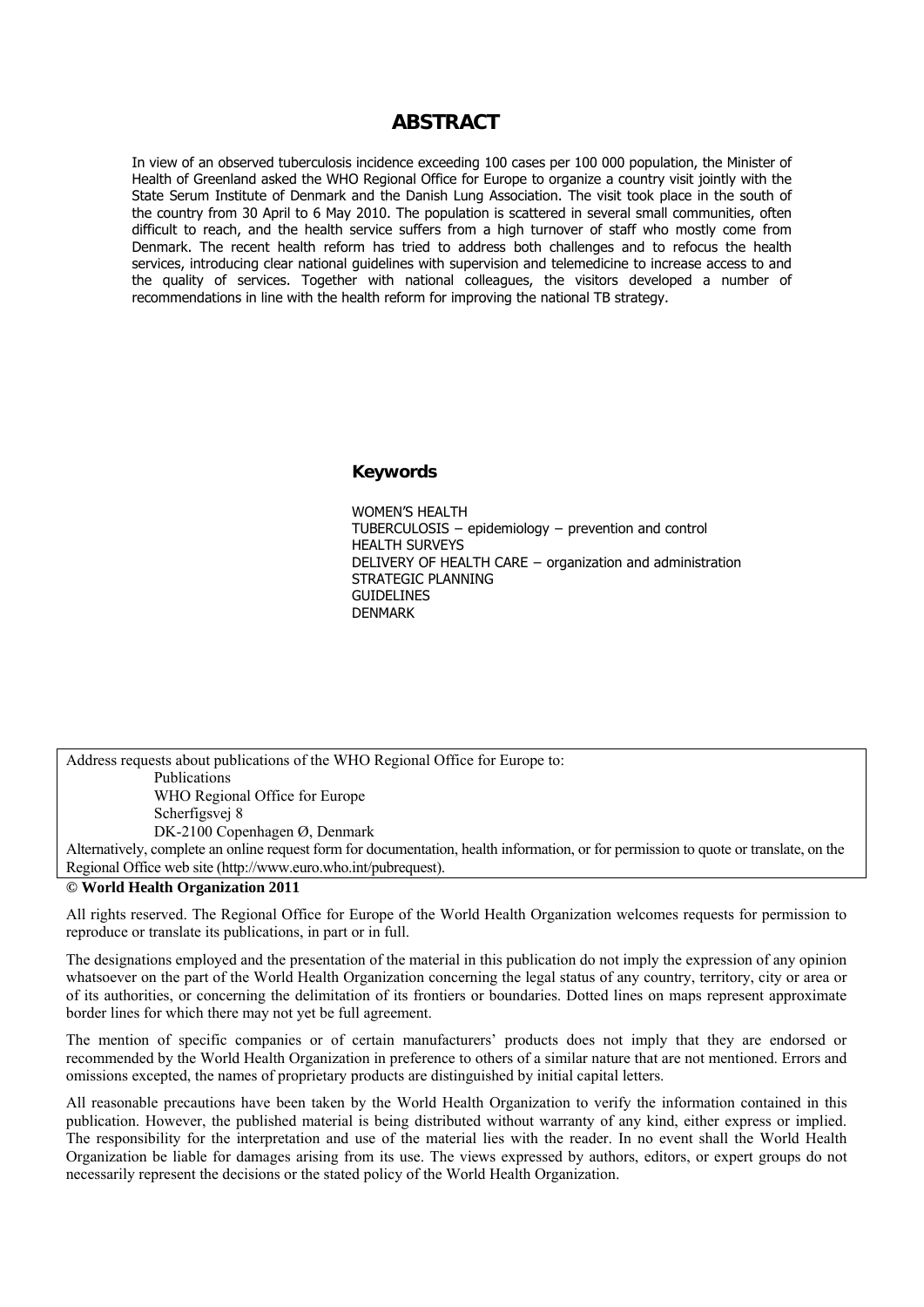| Annex 1 |                                                                               |  |
|---------|-------------------------------------------------------------------------------|--|
|         |                                                                               |  |
| Annex 3 |                                                                               |  |
| Annex 4 | Number and rate of new TB cases (all forms) by towns and settlements, 2009 24 |  |
|         | Annex 5 Government of Greenland, Organization Chart, November 2009  26        |  |

#### **CONTENTS**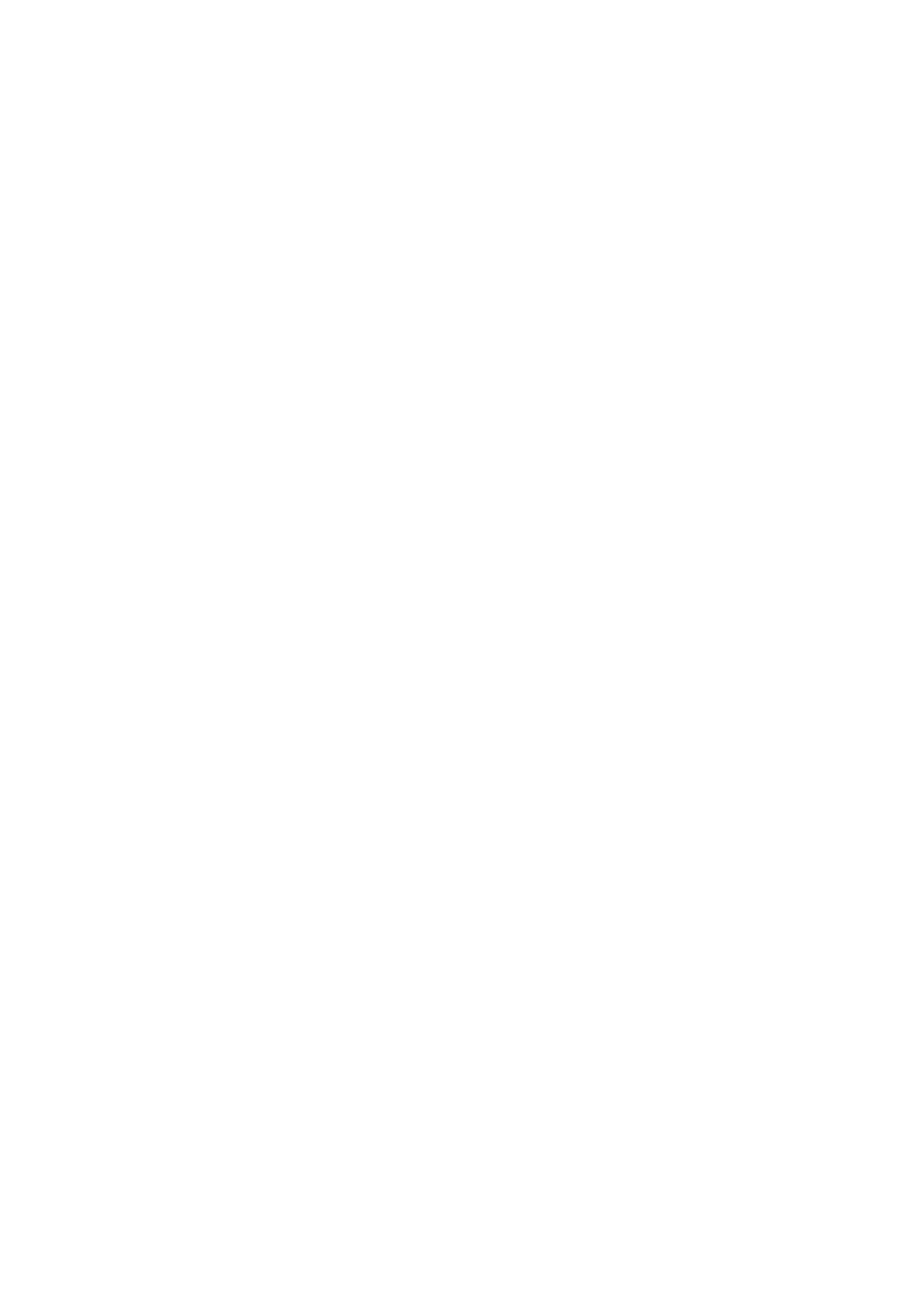## **Glossary**

| <b>AIDS</b> | acquired immunodeficiency syndrome                                       |
|-------------|--------------------------------------------------------------------------|
| <b>BCG</b>  | bacille Calmette-Guerin (vaccine)                                        |
| <b>DOT</b>  | directly observed therapy                                                |
| <b>ECDC</b> | European Centre for Disease Prevention and Control                       |
| <b>HIV</b>  | human immunodeficiency virus                                             |
| <b>IGRA</b> | interferon gamma release assay                                           |
| <b>IPT</b>  | isoniazid preventive therapy                                             |
| MDR-TB      | multidrug-resistant tuberculosis (resistant to isoniazid and rifampicin) |
| <b>SSI</b>  | Statens Serum Institut, Copenhagen, Denmark                              |
| <b>TB</b>   | tuberculosis                                                             |
| <b>WHO</b>  | World Health Organization                                                |
|             |                                                                          |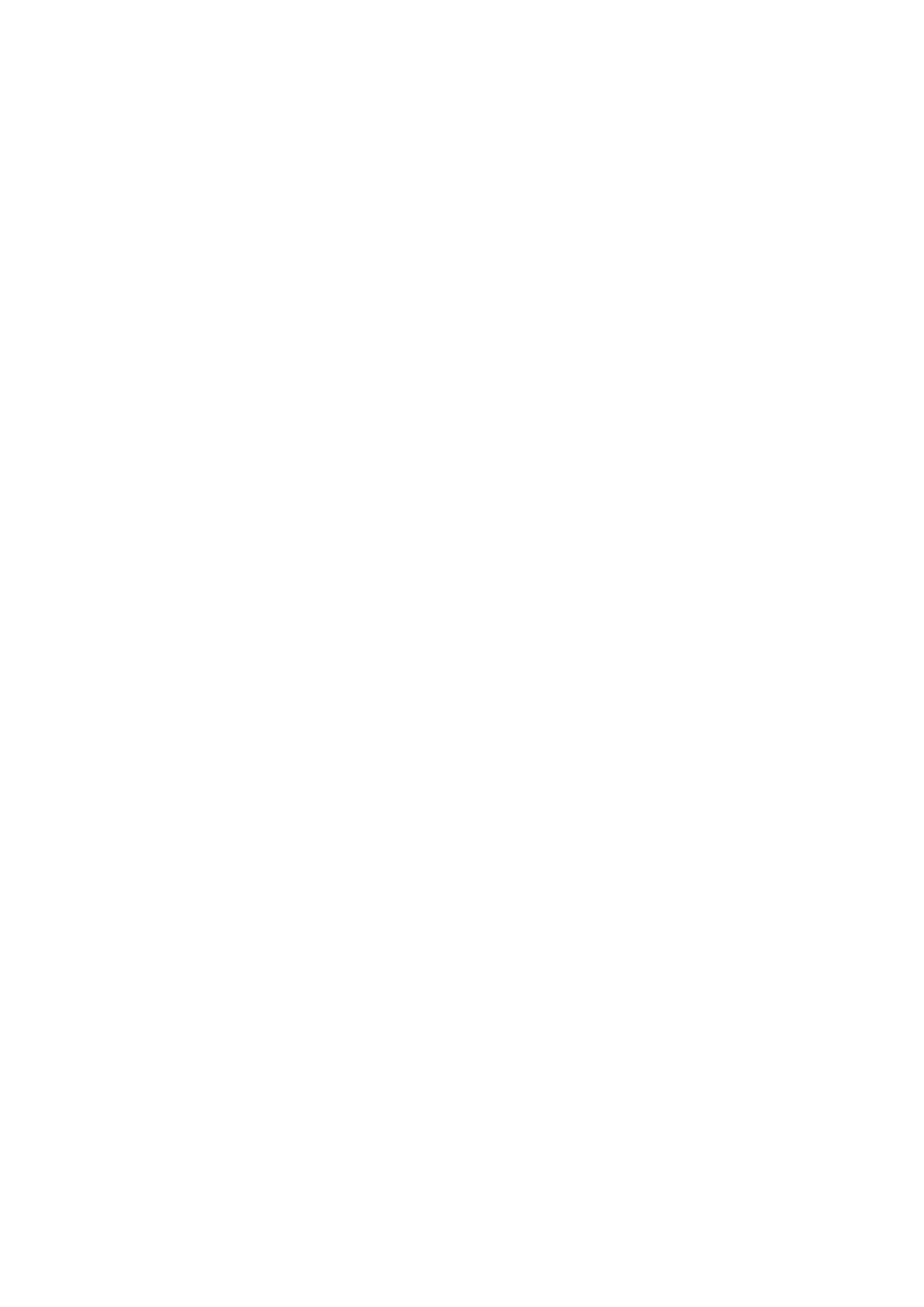### **Executive summary**

In the last five years, an increase in the incidence of tuberculosis (TB) in Greenland to over 100 cases per 100 000 population has raised concern in the National Board of Health. The Minister of Health approached the WHO Regional Office for Europe asking for specific assistance and a country visit with experts from the WHO Regional Office for Europe, the State Serum Institute of Denmark and the Danish Lung Association. The visit took place from 30 April to 6 May 2010 and was conducted by Pierpaolo de Colombani (team leader, WHO Regional Office for Europe), Vibeke Thomsen (State Serum Institute) and Jon Torgny Wilche (Danish Lung Association). The mission visited the southern part of Greenland, where more than half of the TB cases are notified. The main recommendations arising from the visit were passed to the Minister of Health of Greenland on 6 May 2010.

### **Main findings**

The health system in Greenland faces problems from the proportion of the population scattered in several small communities, which are often difficult to reach, and from the high turnover in health staff who mostly come from Denmark. The government is in the process of reforming the health system: a new way of delivering services was piloted in two areas in 2010 with the aim of extending it to the whole country during 2011. The existing 16 district hospitals and 64 settlement consultation posts will be streamlined into 5 regional hospitals and a number of health centres, nurse stations and settlement consultation posts. Queen Ingrid's Hospital in Nuuk will be strengthened as a national centre of reference with expanded specialized services. Clear national guidelines, effective supervision and telemedicine (to be introduced into every village and settlement with more than 50 inhabitants) will ensure good standards of care where doctors are not present. The government is committed to health and spends more than 10% of its total budget on it.

The national TB strategy for 2007–2012 includes a specific budget for TB control and the presence of a TB Group at central level with the overall responsibility for developing guidelines, coordination, training, monitoring and supervision, advocacy and communication. In addition, there are 13 TB key figures with district responsibilities. Specific attention is being given to south Greenland, with targeted information campaigns and active TB case-finding (interferon gamma release assay screening of schoolchildren and mass X-ray screening). Unfortunately, none of these interventions seem to be effective in reducing TB transmission in the communities, where there is a slow increase in new cases every year. A number of recommendations can be made to improve the implementation of the Stop TB Strategy in a country such as Greenland, which suffers from a struggling independent economy, social and ethnic challenges and, last but not least, a rough physical environment and climate.

### **Main recommendations**

1. The WHO mission appreciates the serious efforts by the Ministry of Health to combat TB and the good implementation of the current National Tuberculosis Programme. It recommends ensuring the long-term commitment needed to control and eliminate TB.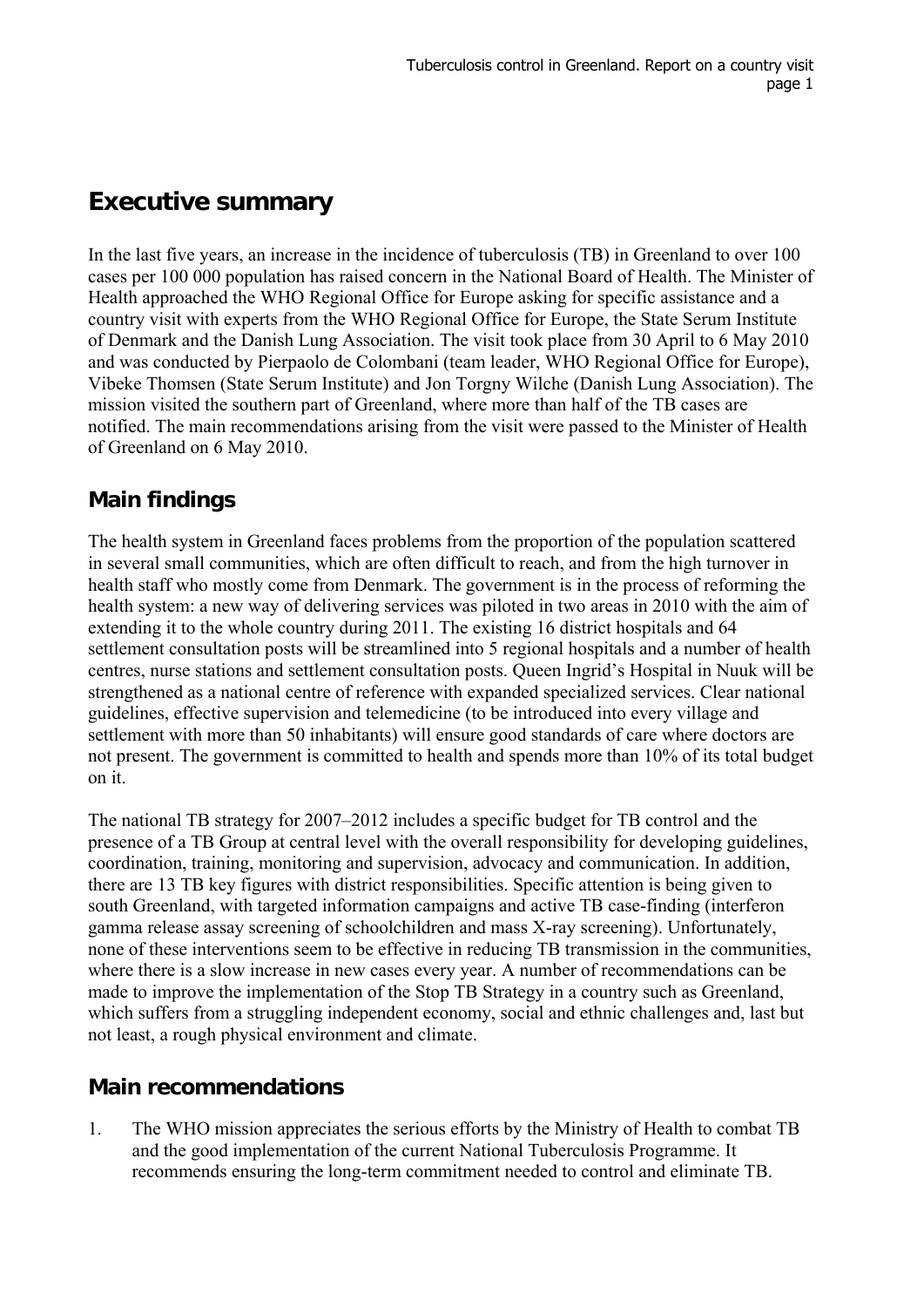- 2. The current reform in the health sector should preserve and expand access to quality diagnosis and treatment of TB. Specialized TB functions (management, diagnostics, treatment of complicated cases) should be ensured at central level and services further improved at lower levels through the maximum use of the latest developments in telemedicine and other technology. Collaboration should be formalized with centres of expertise in Denmark or in other countries. Circumpolar collaboration, sharing experience among indigenous populations, should be further enhanced.
- 3. The TB Group should be strengthened in its essential work of coordination, monitoring and supervision of TB interventions taken within the general health system. Managerial and technical skills should be sustained through appropriate TB training available internationally.
- 4. Transmission of TB is still going on, especially in the isolated communities and where socioeconomic changes in towns create pockets of vulnerability. Available resources (financial and human) should be used to strengthen TB control by earlier detection of active cases rather than identification of latent cases of TB.
- 5. The access to prompt and good quality diagnosis and treatment of TB should be culturally sensitive and ensured without regard to location. The use of the most appropriate technology should be considered to allow earlier diagnosis and treatment of TB cases at the lowest possible level. Some expensive transport of suspect TB patients to towns can be avoided by developing diagnostic algorithms that can use old and new tools through telemedicine.
- 6. At the current status of TB epidemiology and resources, population mass screening with chest X-ray or IGRA testing appears to be ineffective in identifying and treating active TB cases and latent TB infection. Passive case-finding should be promoted as the most costeffective approach, accompanied by prompt *ad hoc* investigation in cases of TB epidemics in specific locations.
- 7. Quality assurance of laboratory analysis in the central laboratory should be expanded with regular monitoring of testing indicators and participation in international proficiency panels. Automation of analysis should be considered, depending on workload, in order to protect staff.
- 8. Chest X-ray readings from all over the country should be centralized in the Radiology Department of Queen Ingrid's Hospital (or outsourced abroad if the workload is too great) to compensate for the usual limited capacity of doctors hired temporarily to work at district level.
- 9. TB nurses and TB key figures are of paramount importance for the successful treatment of TB cases and should continue and intensify their activities to ensure directly observed treatment, trace treatment defaulters promptly and ensure prompt and complete reporting of treatment results to the TB Group in Nuuk. Despite the difficulties, doctors in district hospitals should be actively involved in TB case management. Trustworthy lay persons (excluding family members) should be selected to ensure directly observed therapy (DOT) in the communities where patients live.
- 10. Contact-tracing is important for early detection or prevention of new TB cases. It should be pursued strictly and documented for evaluation of performance. The status of active TB should be assessed for each contact and isoniazid preventive treatment given to anyone who has recently been infected. Supplies of isoniazid should be given to patients weekly at the most and compliance monitored.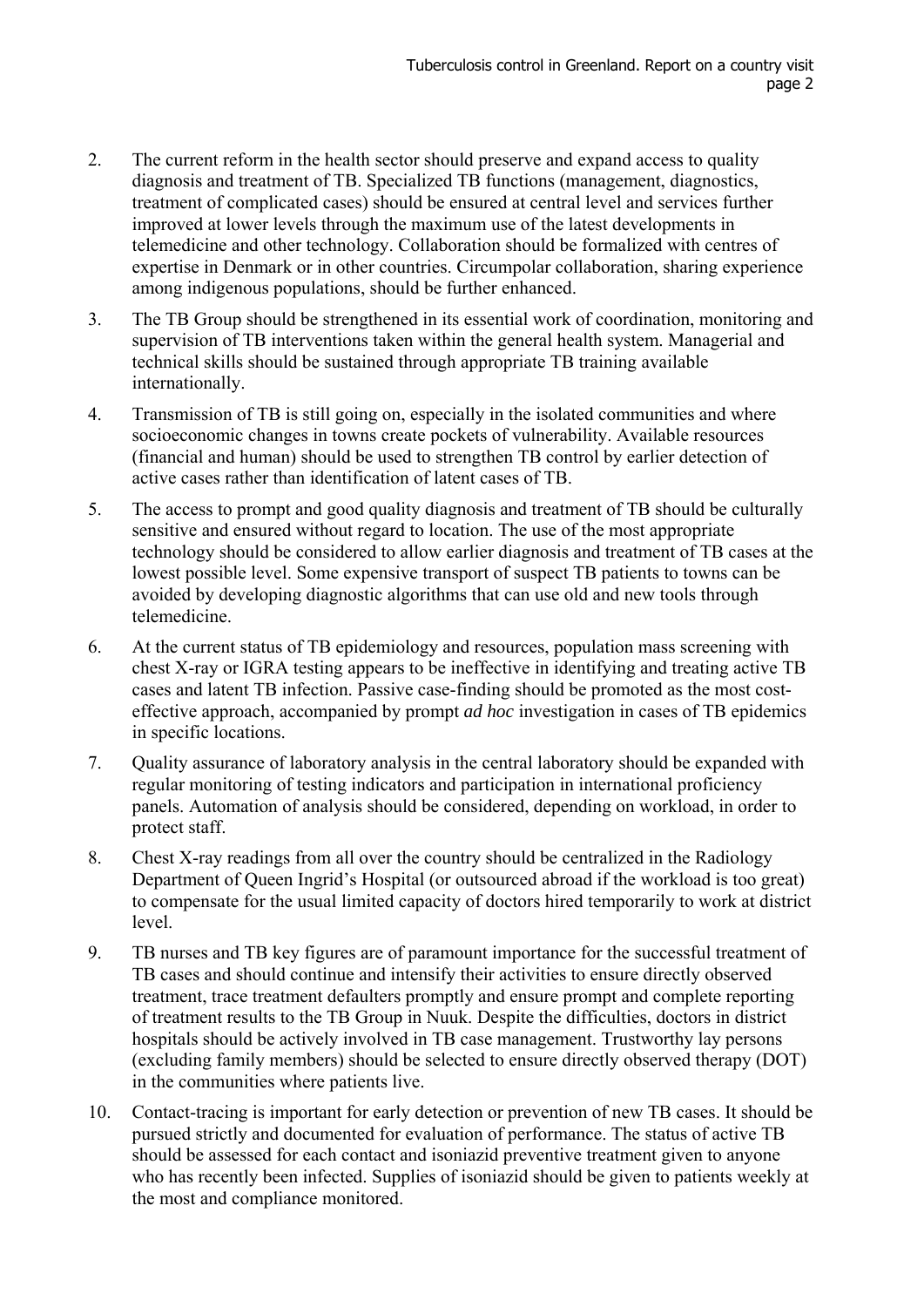- 11. Anti-TB drugs should be procured centrally for the whole country, following international recommendations (estimation of needs, buffer stocks, storage and distribution). Fixed-dose combination drugs should be adopted during both the intensive and continuation phases of treatment to prevent the development of drug resistance and to simplify drug management and the training of staff.
- 12. Recording and reporting of TB cases should be fully electronic, with the possibility of updating and consultation at peripheral levels. All services provided should be documented, including first contact with the health care services, diagnosis, treatment compliance and completion. Contact-tracing and preventive treatment should be included in the electronic registration. Regular monitoring of local Programme performance at central level should be ensured and feedback given to the districts.
- 13. Greenland is not a Member State of the WHO European Region and the Ministry of Health is independent of Denmark. This situation limits the forms of direct collaboration that might benefit Greenland, such as in international surveillance and for participation in coordination meetings. It is recommended that this problem should be addressed, at least at the technical level.
- 14. National monitoring of drug resistance surveillance and TB/HIV co-infection should be maintained and strengthened.
- 15. The development of human resources should be properly planned in view of the high turnover of medical and nursing staff. Medical doctors and nurses coming from abroad should be given guidance before starting their service in Greenland. On-the-job training and annual refresher training should be provided to all health workers with TB responsibilities in the field. A national TB manual, simple pocket guidelines and appropriate training material should be prepared.
- 16. There should be more awareness among and information for the general population and high-risk groups so as to improve health-seeking behaviour and reduce delays in selfreporting for TB diagnosis. Messages and means of communication should be designed on the basis of specific studies made in Greenland, and periodically assessed for their effectiveness. The Ministry of Social Affairs and the Ministry of Health should collaborate more closely as regards advocacy, communication and social mobilization, including on prevention and control of TB.
- 17. Future operational studies should give priority to understanding the factors related to delays by both patients and doctors, including in health-seeking behaviour and access to health care. Participatory rapid appraisal methods should also be considered, such as interviews with key informants, focus group discussions, questionnaires and direct observation. Qualitative studies by anthropologists should also be considered.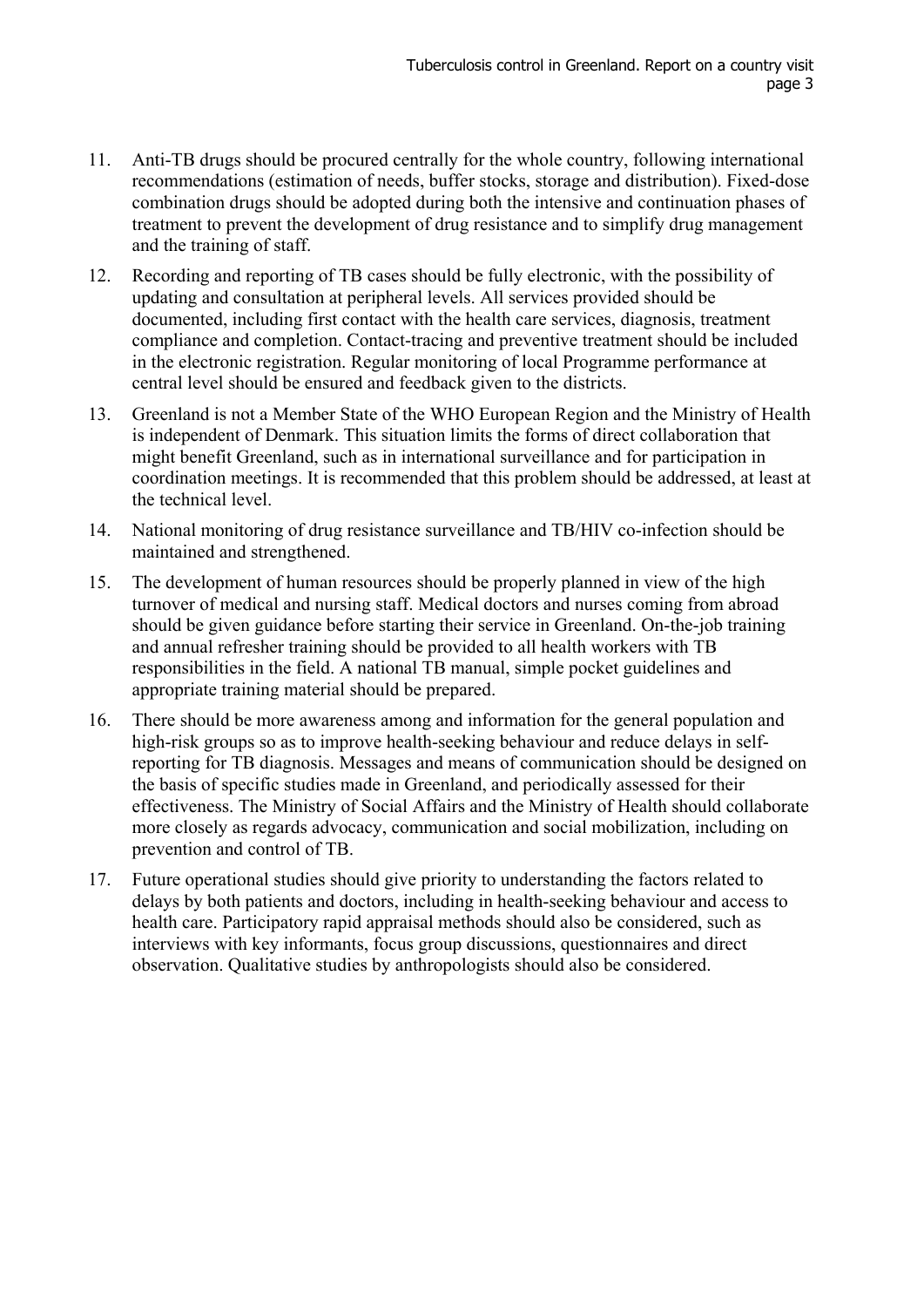## **Introduction**

Greenland is an autonomous country within the Kingdom of Denmark. The government is responsible for various areas of domestic policy, including health.

Tuberculosis (TB) has been a major public health problem for centuries. The number of cases fell until the late 1980s but has been rising again. With an average of 70 new TB cases per year over the last five years, incidence has exceeded 100 cases per 100 000 population, placing Greenland at the level of many countries in the developing world. The National Board of Health of Greenland was sufficiently concerned to convince the Minister of Health to approach the World Health Organization (WHO) Regional Office for Europe with a request for specific assistance and for a visit with experts from WHO, the Statens Serum Institut (SSI) of Denmark and the Danish Lung Association. The Ministry of Health and Prevention of Denmark wrote to WHO in support of this request.

The visit took place from 30 April to 6 May 2010 and was conducted by Pierpaolo de Colombani (team leader, WHO Regional Office for Europe), Vibeke Thomsen (SSI) and Jon Torgny Wilche (Danish Lung Association). The following colleagues from Greenland joined the mission: Flemming Kleist Stenz (Chief Medical Officer), Turid B. Skifte (registered nurse), Carsten Thordal (Medical Director, Queen Ingrid's Hospital), Karin Ladefoged (Medical Officer, Medical Department, Queen Ingrid's Hospital), Thomas Rendal (National TB Nurse) and Helga Pedersen (regional TB nurse). The mission visited the southern part of Greenland, where more than half of the TB cases are notified (see programme in Annex 1 and list of people met in Annex 2). Unfortunately, owing to floating ice closing the port of Nanortalik, the day boat trip to the settlement of Tasiusaq scheduled for 2 May had to be cancelled.

## **Country information**

Greenland is the largest non-continental island in the world. Two thirds of the country are inside the Arctic Circle and without daylight for months. Less than 20% of the country is ice-free, mostly along the coast where people live. It is the least densely populated country in the world: in 2009 there were 56 194 inhabitants: 89% Inuit and the rest of Danish or other nationality. Eighty four percent of the population live in towns and the rest in more than 60 small settlements scattered along the 44 087 km coastline. These settlements vary in size from 4 to almost 600 people and are mainly composed of hunters, fishermen and miners. The capital, Nuuk, has 15 105 inhabitants. In recent years, the population of Greenland has been falling slowly (by 0.47% from 2008 to 2009) and moving from settlements to urban centres.

Greenland is a parliamentary democracy within a constitutional monarchy. The Danish government supports Greenland with an annual subsidy of DKr 3.4 billion (US\$ 633 million), or approximately US\$ 11 300 per Greenlander.

In January 2009, Greenland streamlined its administrative divisions from 18 to 4 municipalities (Kujalleq, Qaasuitsup, Qeqqata, Sermersooq). The North-east Greenland National Park and the American Air Base of Thule have the status of unincorporated areas, outside any municipal jurisdiction (Annex 3).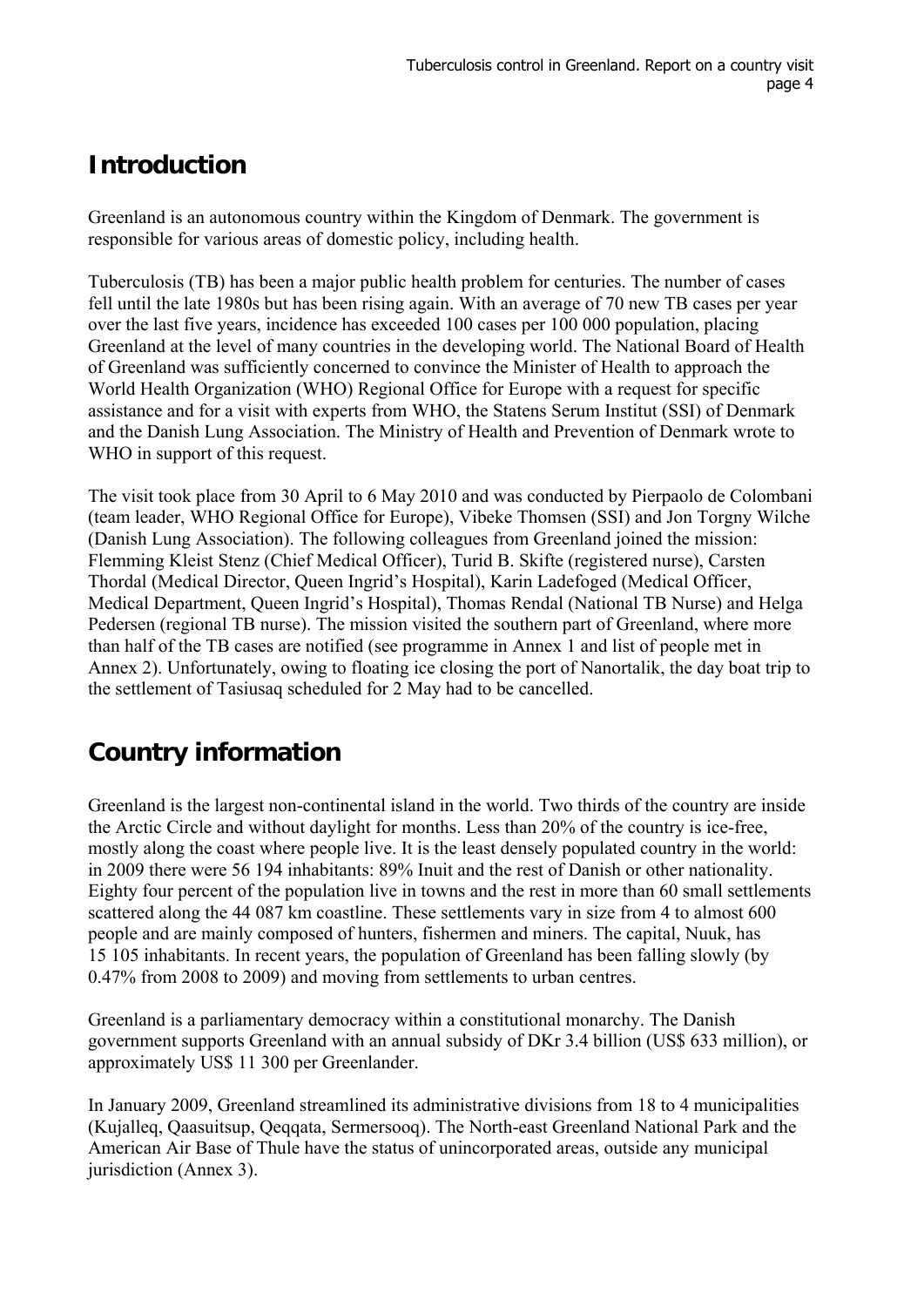The economy is based mainly on fishing and fish processing, handicrafts, hides and skins, small shipyards and mining. The drastic fall in the numbers of cod in recent years has had an impact on local employment and national exports, which are 85% based on fish and fish products. The last lead and zinc mines closed in 1990. At present, the government is the most important employer, providing an important social buffer but also oversized and expensive public services. The unemployment rate was estimated at 6.8% in 2007, but is believed to have increased overall, and varies between urban centres and settlements. Recently hopes have been raised by the possibility of oilfields around Greenland and interest by multinational companies in exploiting them.

In 2007, the infant mortality rate was 8.2 deaths per 1000 live births and life expectancy was 71 years for women and 66 years for men. In the same year, an average of 12 litres of alcohol were consumed per head annually among persons older than 14 years and 44% of the population smoked tobacco.

## **TB epidemiology**

In 1956 (the first year for which information is available), TB incidence exceeded 1800 cases per 100 000 population. After that, the number of cases reported every year fell dramatically to 1987, when it was 9 per 100 000 population. TB control began to attract less public health attention and bacille Calmette-Guerin (BCG) vaccination was no longer recommended. Subsequently, the numbers increased, with wide fluctuations due to the small number of cases but with a clear trend (Fig. 1). Most of the cases were mapped in the south of the country (Table 1).



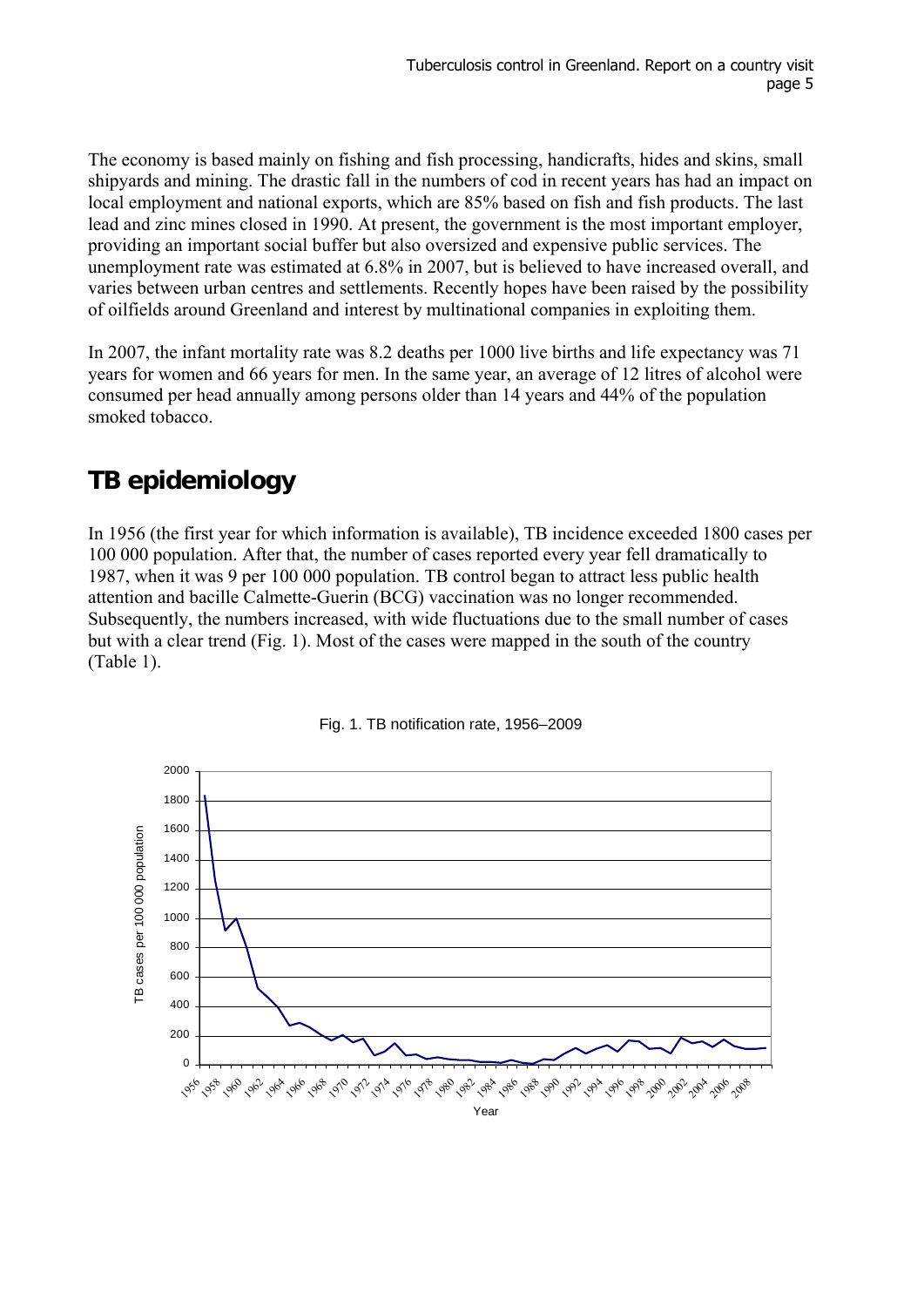| <b>Name</b>                    | 2005           | 2006           | 2007     | 2008           | 2009           |
|--------------------------------|----------------|----------------|----------|----------------|----------------|
| Kujalleq municipality          | 37             | 33             | 19       | 16             | 23             |
| Nanortalik                     | 13             | 13             | 4        | 8              | 5              |
| Narsaq                         | 10             | 12             | 5        | 4              | 6              |
| Qaqortoq                       | 14             | 8              | 10       | 4              | 12             |
| <b>Qaasuitsup municipality</b> | 16             | 14             | 16       | 11             | 8              |
| Aasiaat                        | 5              | 1              | 4        | 1              | 3              |
| Illulissat                     | 4              | 2              | 1        | 4              | 0              |
| Kangaatsiaq                    | 0              | $\Omega$       | 1        | 0              | 0              |
| Qaanaaq                        | 0              | 0              | 0        | 0              | 0              |
| Qasigiannguit                  | 1              | $\Omega$       | $\Omega$ | 1              | 0              |
| Qeqertarsuag                   | 0              | 0              | 0        | 0              | 0              |
| Upernavik                      | 1              | 3              | 4        | 2              | 4              |
| Uummannaq                      | 5              | 8              | 6        | 3              | 1              |
| <b>Qeqqata municipality</b>    | 10             | $\overline{2}$ | 4        | 7              | 12             |
| Maniitsoq                      | 8              | 1              | 2        | $\overline{2}$ | 8              |
| Sisimiut                       | $\overline{2}$ | 1              | 2        | 5              | 4              |
| Sermersooq municipality        | 37             | 25             | 21       | 28             | 20             |
| Tasiilaq                       | 18             | 4              | 2        | 6              | 10             |
| Illoqqortoormiut               | 3              | $\Omega$       | 1        | 1              | $\overline{2}$ |
| <b>Nuuk</b>                    | 16             | 16             | 16       | 18             | 8              |
| Paamiut                        | $\Omega$       | 5              | 2        | 3              | 0              |
| <b>Outside municipalities</b>  | $\bf{0}$       | 0              | $\bf{0}$ | $\bf{0}$       | 0              |
| Total                          | 100            | 74             | 60       | 62             | 63             |

Table 1. New TB cases (all forms) notified, by district, 2005–2009

The number of TB cases in need of re-treatment (category II treatment regimen according to WHO classification) each year also increased, representing around 7% of all cases registered: there were 7 cases in 2005, 17 in 2006, 9 in 2007, 5 in 2008 and 5 in 2009.

In 2009, there were 57 new and 6 relapsed cases, with a total incidence of 112 per 100 000 population. The highest rate was in Kujalleq municipality (301), higher overall in the settlements (319) and somewhat lower (298) in the towns (Nanortalik, Narsaq and Qaqortoq) (Annex 4). Of the 57 new patients reported to WHO, 54 had pulmonary TB (24 smear-positive and 11 with unknown smear); 36 (63%) patients were men. The distribution by age group is shown in Fig. 2.



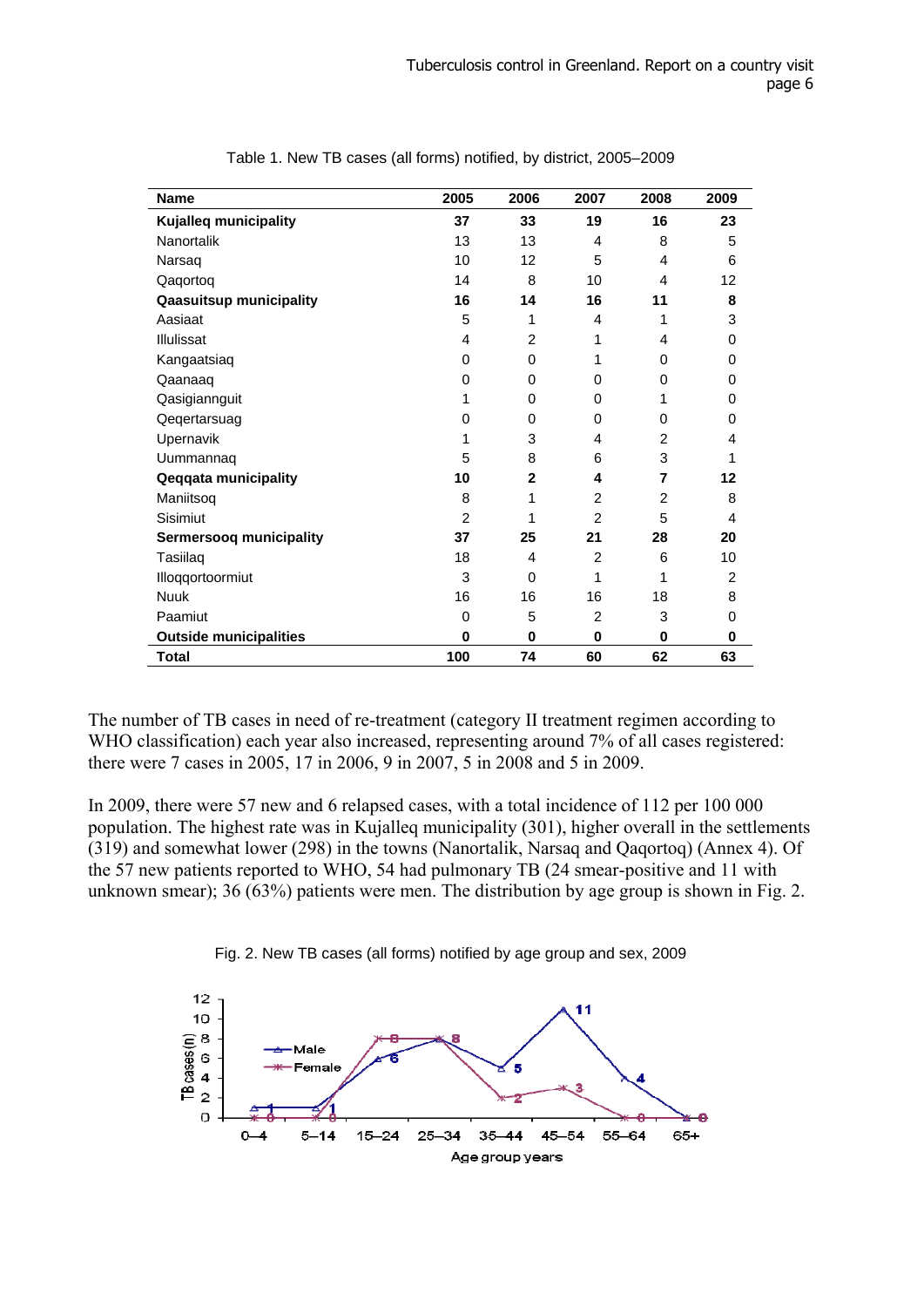To measure the current burden of TB in Greenland, 1700 schoolchildren in the south and east of the country were tested with interferon gamma release assay (IGRA) from November 2005 to August 2006. High proportions of children were found positive: 9.6% in Tasiilaq, 17.9% in Narsaq, 10% in Qaqortoq and 17% in Nanortalik.

Few cases have been reported with drug resistance and none with multidrug resistant TB (MDR-TB). Despite the drug susceptibility testing carried out for all culture-confirmed cases at the SSI, MDR-TB has not been seen yet in Greenland. The first HIV-positive person was reported in 1985 (Fig. 3). The number of HIV-positive people reached a peak in 1998 and then fell to four cases in 2009 and none in 2010 (to date). Since 1985, 156 HIV-positive people have been registered in Greenland.





### **Health system**

The first hospital was built in Nuuk in 1853 as a TB sanatorium. It was followed by the construction of hospitals and health centres in each district between 1950 and 1960. Since 1992, the government has been directly responsible for the health system (see Annex 5). In 2007, overall expenditure was DKr 8239 million, of which DKr 999 million (12%) was spent on health, almost DKr 20 000 per inhabitant.

The two major problems facing the health system are: (i) a widely scattered population living in small communities which are often difficult to reach, and (ii) the high turnover of health staff who mainly come from Denmark, are recruited from a wide range of specialities and only work in Greenland for short periods.<sup>1</sup>

 $\overline{a}$ <sup>1</sup> In 2009, the National Board of Health issued around 2000 authorizations to cover 1200 jobs. Excluding those jobs covered by permanent staff, figures for staff turnover showed that several persons did the same job during the year.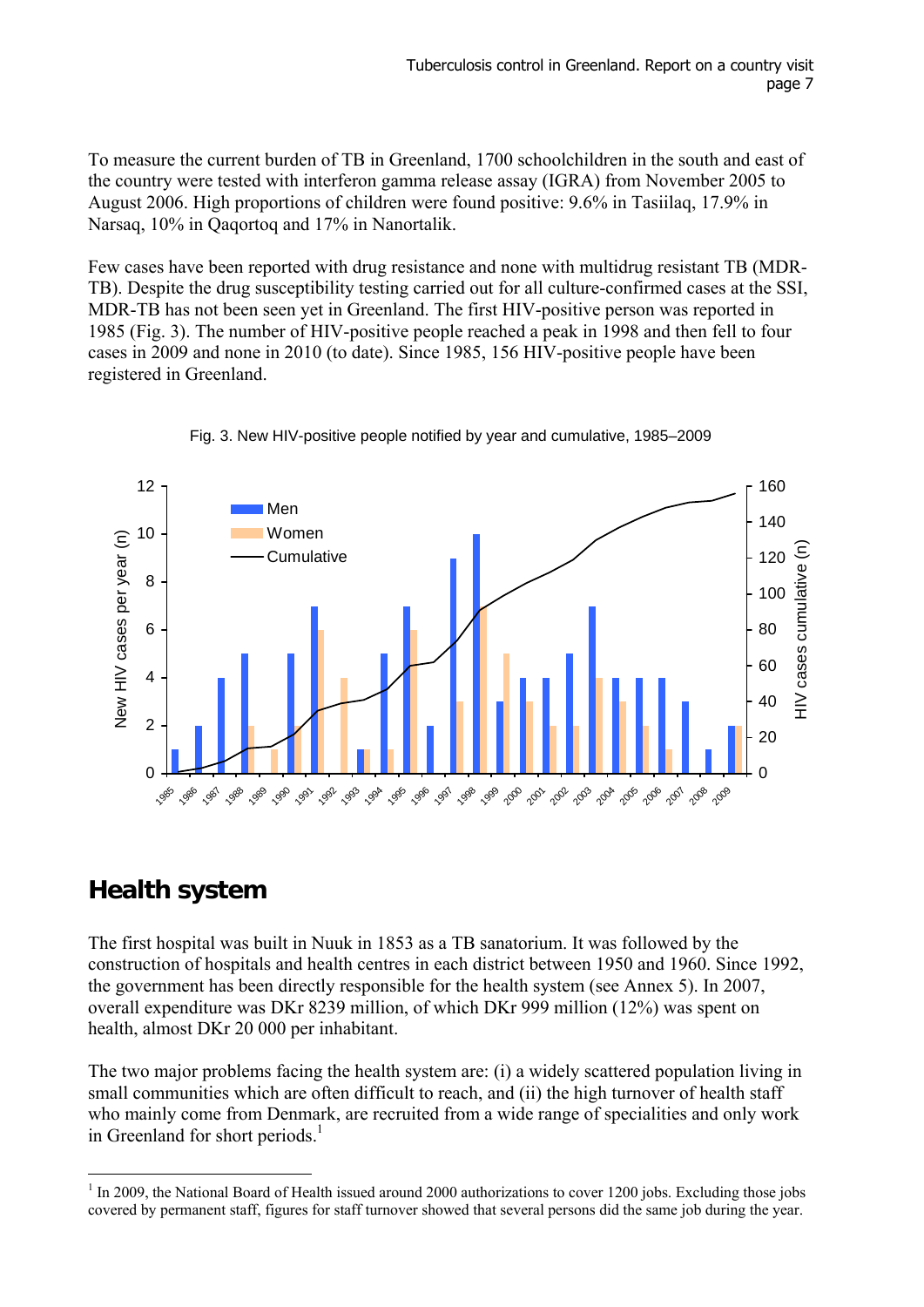Consistent with the new administrative structure of the country, the government decided to convert the health services, which were initially designed to cover districts, into a regional framework. This also aimed to increase the quality of health care and overcome the chronic shortage of human resources, as well as to ensure equal access to health care for all citizens, wherever they lived. The key principles of the health reform are: equal access, optimal use of resources, efficiency, human resources development, quality standards, patient safety and primary health care.

In terms of organization of service delivery, the reform foresees the conversion of 16 district hospitals and 64 settlement consultation posts into 5 regional hospitals and a number of health centres, nurse stations and settlement consultations. Queen Ingrid's Hospital in Nuuk will become the national referral centre, with strengthened specialized services expanded to cover such areas as chemotherapy and pain relief, traumatic injuries, anaesthesiology, psychiatry, diabetology and tuberculosis. Each regional hospital will have highly specialized personnel such as doctors, midwives, pharmacologists, physiotherapists, audiologist assistants, health visitors, community nurses and psychiatric community nurses. Less specialized health personnel will work in subregional facilities supported by national guidelines and supervision. In every village and settlement with more than 50 inhabitants, the health personnel will be able to communicate with regional hospitals through telemedicine − technology able to offer virtual doctor consultancies as well as transmission of digital X-rays and other medical images and electronic patient records in the national database. Each region will have a regional health management with one leading regional doctor, one leading regional nurse and one regional superintendent. The current policy of health services free of charge, including transport by air for medical referral, will be maintained under the national health insurance. These changes were introduced in January 2010 in two pilot areas, Sisimiut-Maniitsoq and Aasiaat-Qasigiannguit-Qeqertarsuaq. This experience will be analysed during the first half of 2011 and the reform will be scaled up to the whole country, with the necessary adjustments, during the second half of the year. The Ministry of Health acknowledges that coordination with all parties (patients' associations, district health providers, etc.) and proper communication with the population will be essential for the successful implementation of the health reform.

#### **Recommendations**

The visiting team made the following recommendations.

- The WHO mission appreciates the considerable efforts of the Ministry of Health to combat TB and the good implementation of the current National Tuberculosis Programme. It recommends ensuring the long-term commitment needed to control and eliminate TB.
- The current reform in the health sector should preserve and further expand access to good quality diagnosis and treatment of TB. Specialized functions (management, diagnostics, treatment of complicated cases) should be ensured at central level and services further improved at lower levels through the maximum use of the latest developments in telemedicine and other technology. Collaboration should be formalized with centres of expertise in Denmark or in other countries. Circumpolar collaboration, sharing experience among indigenous populations, should be further enhanced.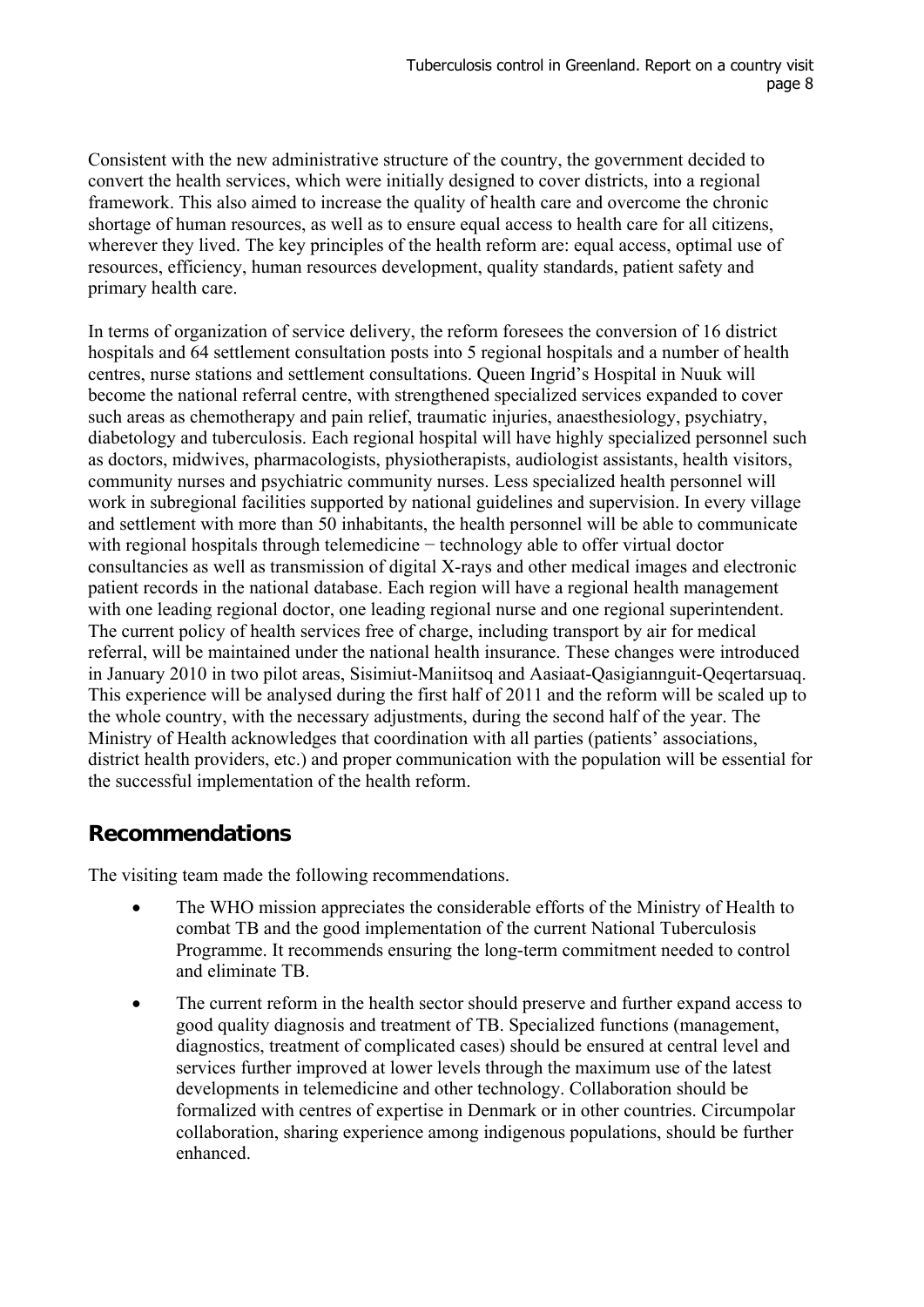## **National Tuberculosis Programme strategies, structure and resources**

In 1999, a national strategy to fight TB was developed, based on the following components:

- a TB group at central level to coordinate all interventions;
- a central monitoring unit collecting TB notifications from all districts and information from laboratory investigations carried out by SSI;
- national guidelines describing all procedures for diagnosis, treatment, contact-tracing and screening;
- a national TB nurse to coordinate and train staff and supervise activities countrywide;
- a budget to finance specific interventions as needed (dealing with TB outbreaks);
- advocacy and communication to promote better living conditions and lifestyles.

Given the evidence of high rates of TB infection found in schoolchildren proving the inadequacy of past TB control measures, the National Board of Health suggested additional interventions that were approved by the government under the new 2007–2012 National TB Strategy. The additional interventions were: (i) an information campaign about TB; (ii) development of TB training material for health workers; and iii) TB screening based on: replacement of tuberculin skin testing with IGRA blood testing, employment of a regional TB nurse for South Greenland based in Nanortalik, mass X-ray screening in south Greenland every two years and IGRA screening of all children at the start and completion of their schooling (1st and 10th grades).

The TB group, corresponding to the central unit of the national TB programme in other countries, is composed of the following staff:

- − chief medical consultant (specialist in lung diseases and TB)
- − national TB nurse
- − chief medical officer (from the National Board of Health)
- − nursing adviser (from the National Board of Health)
- − executive medical officer (from the National Management of Health)
- − executive nursing officer (from the National Management of Health)
- − regional TB nurse (for Qaqortoq, Narsaq and Nanortalik in South Greenland).

In addition, there are 13 key figures with district responsibilities for TB located in (from north to south): Upernavik, Uummannaq, Illulissat, Qasigiannguit, Aasiaat, Sismiut, Maniitsoq, Paamiut, Narsaq, Qaqortoq and Nanortalik. They are responsible for directly observed therapy (DOT), periodic medical controls, drug management, recording and reporting.

The TB group ensures the carrying out of central functions such as policy formulation, planning and coordination, monitoring and supervision and training. However, the absence of a laboratory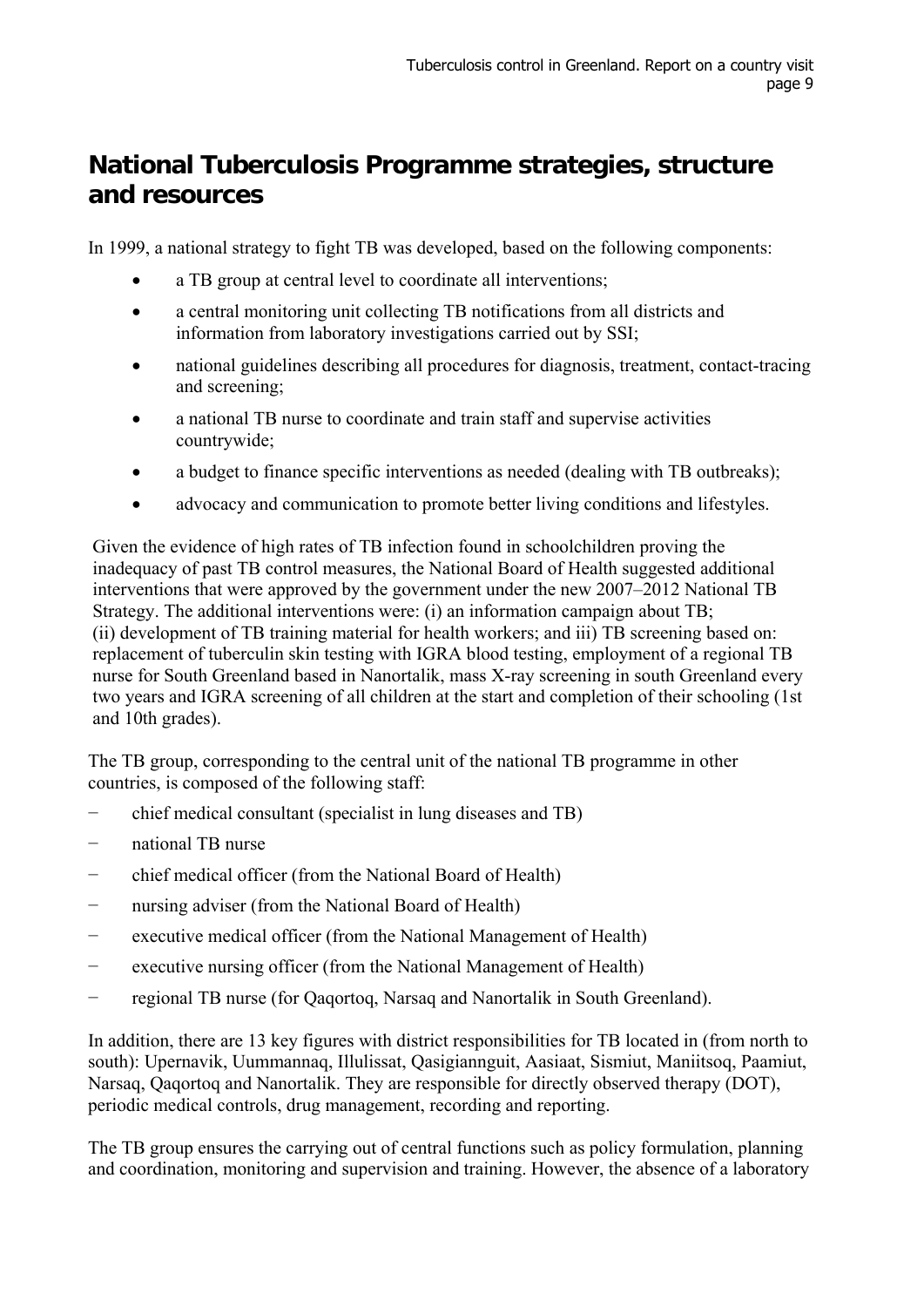expert limits its capacity in this area, which needs to be expanded to enhance early TB diagnosis and closer collaboration with the SSI.

#### **Recommendations**

The visiting team made the following recommendations.

- The TB group should be strengthened in its essential work of coordination, monitoring and supervision of TB interventions in the general health system. Managerial and technical skills should be further sustained through appropriate TB training available internationally.
- The TB group should include one laboratory expert to ensure proper coordination with the TB laboratory network in the country and closer communication and collaboration with the acting Supranational TB Reference Laboratory in SSI in Copenhagen.

### **Case-finding and laboratory**

#### **Case-finding**

The National Board of Health has produced guidelines for the diagnosis of TB disease and infection.

Active TB disease is diagnosed when clinical signs and symptoms are supported by positive microbiology (sputum smear direct microscopy or polymerase chain reaction test or culture) or histology, abnormal X-ray (or other imaging) and positive tuberculin skin test or IGRA. In special cases, the clinical picture only can be used for diagnosis. HIV testing is offered to all TB patients.

Depending on the availability of laboratory staff, smear microscopy is performed in district hospitals. The national guidelines provide directions on the number of specimens to collect and the alternatives when the patient has difficulty producing sputum samples. The national guidelines do not, however, include recommendations regarding the collection of specimens, that is, on the requested volume, accepted quality, labelling, filling in of the request sheet, preparation for despatch (UN3373), and procedure for shipping specimens for microscopy and culture at SSI in Copenhagen. The majority of specimens are received by SSI within seven days, although delays may occur due to difficulties in shipment or with customs clearance (especially from locations other than Nuuk). In culture-positive cases, mycobacterium identification and drug susceptibility testing are carried out. In selected cases, additional microscopy is done at Queen Ingrid's Hospital in Nuuk so that the diagnosis can be made earlier. Specimens for histology are sent to Rigshospitalet in Copenhagen.

Chest X-ray investigation was digitalized in 1997. X-ray films are usually read by doctors in district hospitals, who may consult the Radiology Department of Queen Ingrid's Hospital.

By the end of 2010, telemedicine technology was to have been installed in all hospitals and settlements with more than 50 inhabitants. Known as "Pipaluk", the telemedicine equipment (AMD-400 Image and illumination system, AMD Telemedicine, Welch Allyn) offers the opportunity to record a patient's information (pictures, scans, sounds, blood pressure, pulse,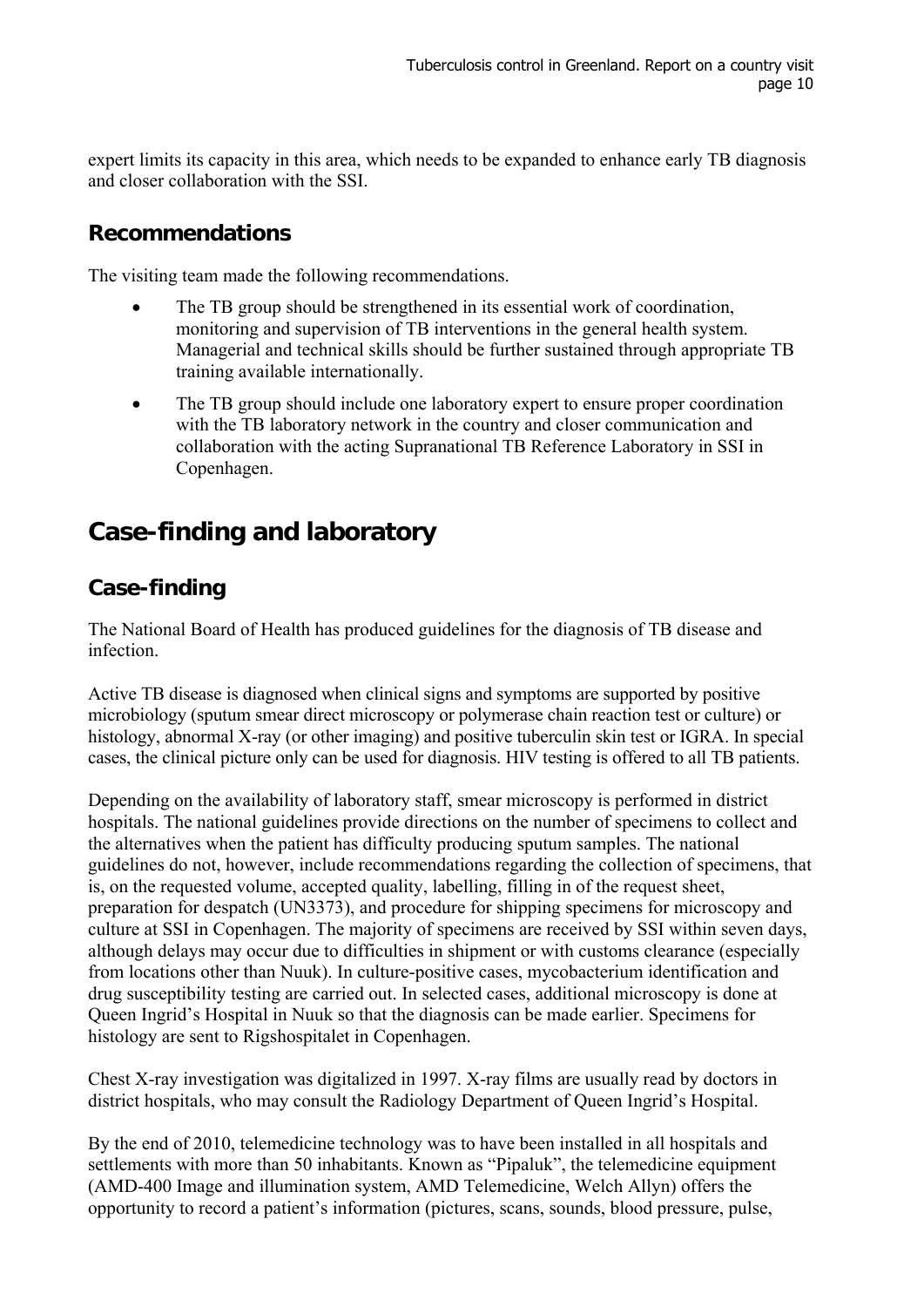temperature, electrocardiogram, oxygen saturation, etc.) and send it for medical attention via a telephone line. It may prevent the referral for diagnosis of many patients living in remote settlements which are rarely visited by doctors (only once or twice a year, depending on the availability of staff and transport) and often only connected by helicopter twice a week.

*M. tuberculosis* infection is mainly verified with IGRA testing of blood specimens, which are drawn and incubated at district hospitals or in mobile incubators carried by the TB nurses. After incubation and centrifugation, the stimulated plasma is forwarded to the central laboratory at Queen Ingrid's Hospital for IGRA.

In 2007, Greenland introduced IGRA testing for TB screening of all children at the start and completion of their schooling, with the aim of detecting earlier TB cases in their families. After three years of such screening, however, the detection of new active TB cases was poor. Another attempt at active TB-finding was carried out in southern Greenland, based on visits to all settlements by boat and screening of inhabitants with questionnaires and chest X-rays. In 2008, out of a target of 7750 population, only 2622 (34%) people were reached for screening. All X-rays were examined by the district doctors, the last ones four months after the screening time and without crosschecking the X-rays with questionnaires: 456 chest X-rays were flagged as abnormal but only 7 were confirmed TB. The cost of renting the boat was DKr 260 000.

The visiting team found that from the algorithm in the TB national guidelines, it is not clear whether diagnosis of TB can be done based only on clinical signs and locally-evaluated chest X-rays or if it requires additional procedures, such as a chest X-ray confirmed by a specialist, a positive tuberculin skin test or IGRA test, sputum smear microscopy or another procedure. Moreover, the slow electronic transmission of X-ray images makes it difficult for the radiologist at Queen Ingrid's Hospital, who has the main responsibility of interpreting chest X-rays to the district doctors who do not have enough practice and can easily over- or under-diagnose TB.

It is still unclear how far telemedicine, a new and still developing technology, will improve access to health care. At present, telemedicine does not support the diagnosis of active TB disease or infection. Consequently, TB investigations are being, and will continue to be, carried out in hospitals, with unavoidable serious delays in diagnosis and starting treatment, especially for the many patients who live in settlements and have to come to the hospital by helicopter.

### **Laboratory**

Queen Ingrid's Hospital has a class BSL2 laboratory build in 2007. Equipment is located in separate rooms so as to limit noise and control temperature and humidity. A separate section of the laboratory is used for microbiology, including smear microscopy for acid-fast bacteria. The laboratory carries out around 700 000 tests annually, including 700 direct smear microscopy investigations and 6000 IGRA tests. As elsewhere in the country, notwithstanding the laboratory being located in Nuuk, it is difficult to recruit staff, and colleagues have to come from Rigshospitalet in Copenhagen to replace the bio-analyst during annual leave. Two people have been trained in IGRA testing (QuantiFeron® TB Gold) and one bio-analyst is being trained. IGRA tests are carried out at least once a week as part of the screening of schoolchildren, contact-tracing and in supporting the diagnosis of active TB disease. The IGRA kit (version 2.50) includes standards to run in parallel with the specimens for validation. The IGRA analysis requires a lot of manual handling, which is time-consuming and carries potential hazards.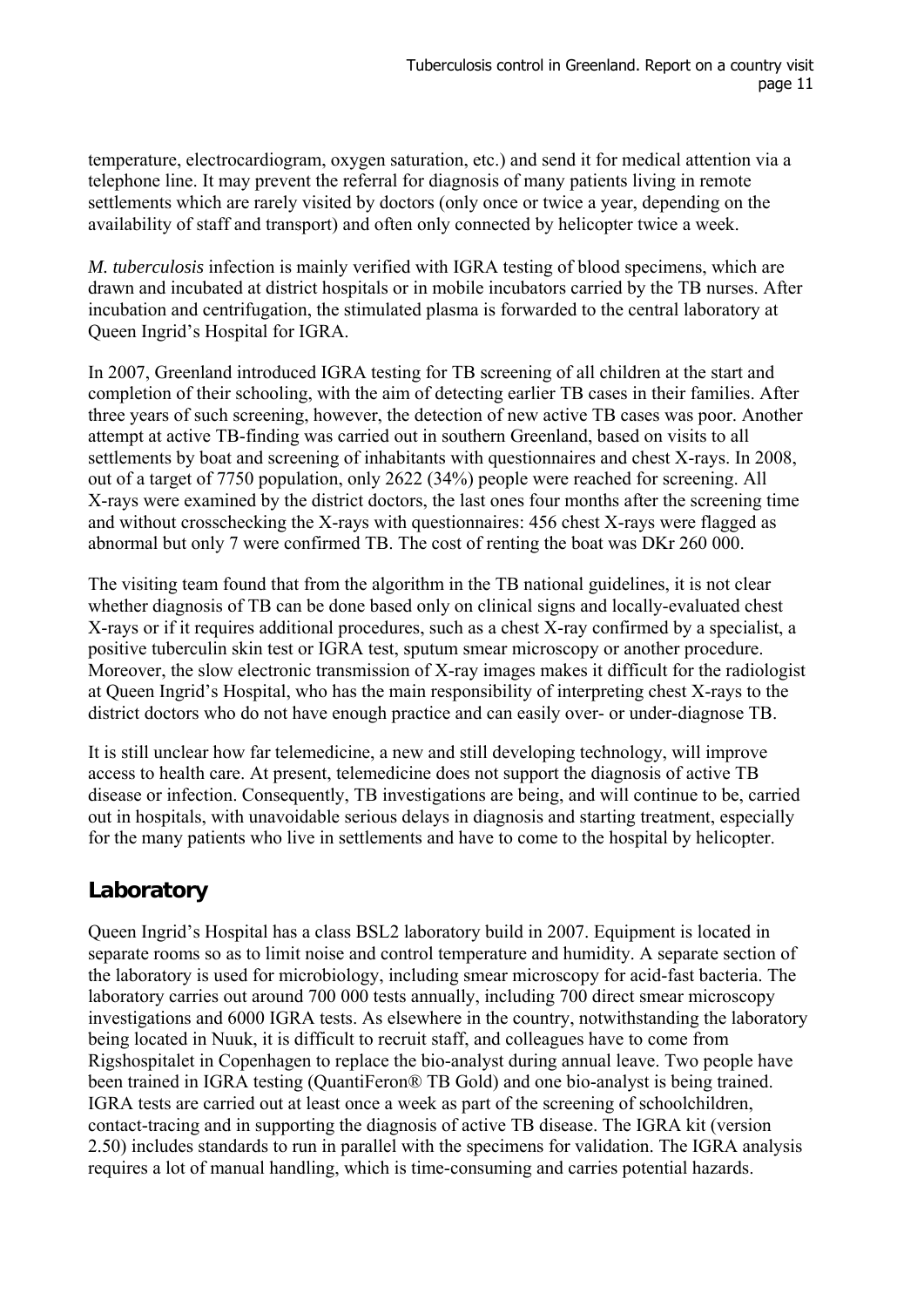The central laboratory does not hold formal accreditation, but it has many good routines from the standards of the International Organization for Standardization. Clear instructions for both direct smear microscopy and IGRA testing are in place, although proficiency panels are not used. Also missing is the monitoring of key indicators, such as the positivity rate. During the team's visit, the bio-analyst demonstrated good experience in reading sputum smear slides.

The Head Biotechnologist is in charge of deciding the laboratory's policy (list of tests to be carried out at the different levels of health care), training staff before deployment to their posts and supervising the district laboratories. Owing to the high workload, however, there had been no supervision for the previous two years.

The number of laboratories in district hospitals actually able to perform sputum smear direct microscopy varies a lot according to the time of year and the fluctuating availability of bioanalysts (only four district hospitals had a bio-analyst at the time of the visit). NEW staff are trained at Queen Ingrid's Hospital before they perform analyses at district hospitals.

#### **Recommendations**

The visiting team made the following recommendations.

- Transmission of TB is continuing, especially in the isolated communities and where socioeconomic changes in towns create pockets of vulnerability. Available financial and human resources should be used to strengthen TB control by earlier detection of active cases rather than identification of latent cases of TB.
- Access to prompt and good quality diagnosis and treatment of TB should be culturally sensitive and assured, without regard to location. The use of the most appropriate technology should be considered to allow earlier diagnosis and treatment of cases at the lowest possible level. Some expensive transport of suspected TB patients to towns can be avoided by developing diagnostics algorithms that consider old and new tools, possibly through telemedicine.
- With the current status of TB epidemiology and resources, mass screening of the population with X-ray or IGRA testing appears to be ineffective in identifying and treating active cases and latent infections. Passive case-finding should be promoted as the most cost-effective approach and accompanied by prompt ad hoc investigation if there is a TB epidemic in a specific location.
- Quality assurance of laboratory analysis in the central laboratory should be further expanded with regular monitoring of testing indicators and participation in international proficiency panels. Automation of analyses should be considered depending on workload, in order to protect staff.
- Chest X-ray readings from the whole country should be centralized in the Radiology Department of Queen Ingrid's Hospital (or outsourced abroad if the workload is too heavy) in order to compensate for the usual limited number of doctors hired temporarily to work at district level.
- The diagnostic criteria should be reviewed in order to prevent misinterpretation among staff in posts where there is a high turnover. Separate diagnostic algorithms may be developed for towns and settlements in order to ensure early diagnosis and start of treatment.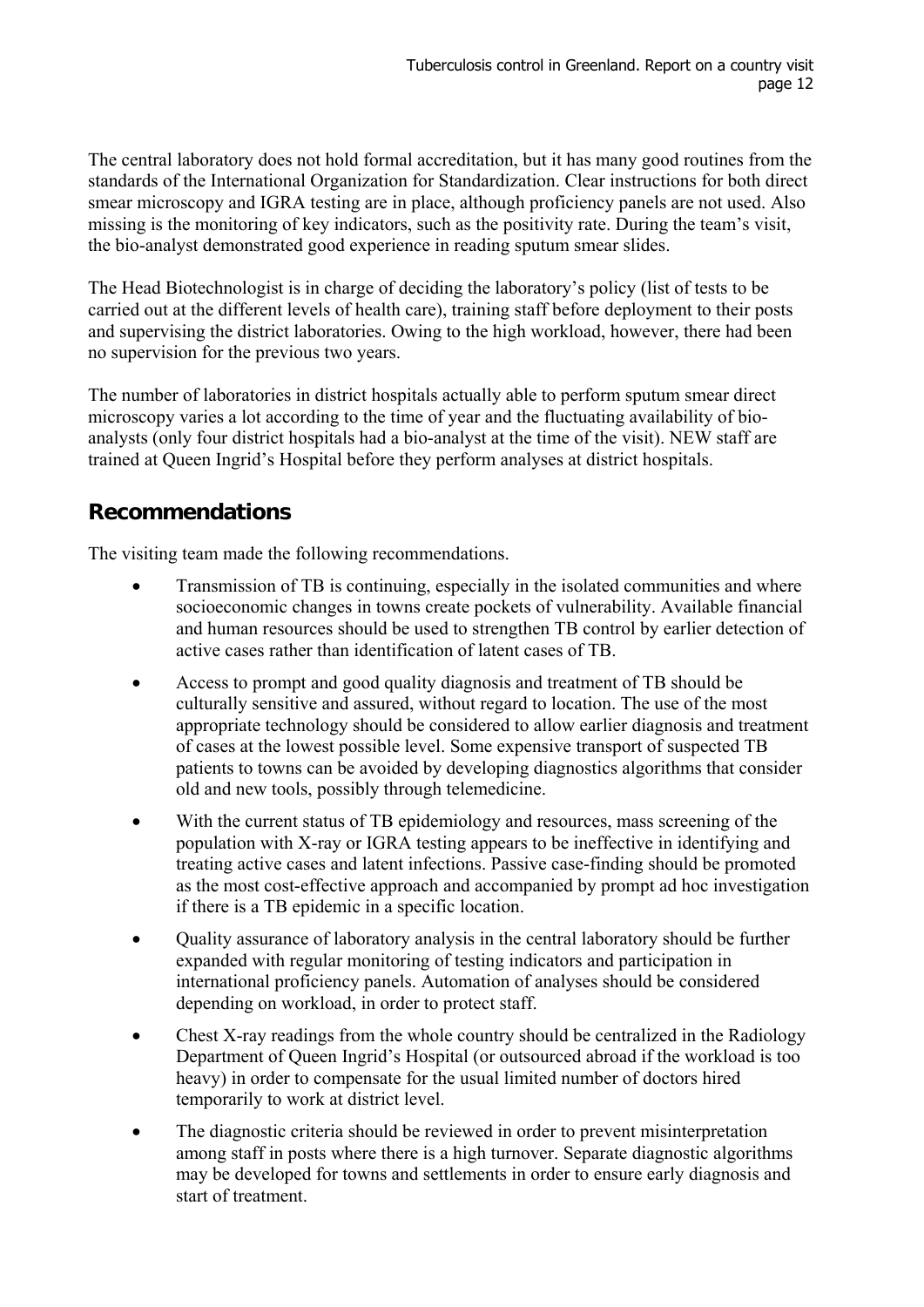- Long-term objectives for TB laboratory services should be established based on considerations of biosafety, human and financial resources, infrastructure and logistics.
- The instructions for collection of specimens (number of specimens, volume, accepted specimens, alternatives to sputum, tubes), labelling, shipping and filling in of the request sheet should be revised.
- Smear microscopy could be improved with sodium hypochlorite sedimentation before staining, which inactivates the bacteria and increases laboratory staff safety. LED microscopes could also be considered to increase the sensitivity of the microscopy.
- IGRA testing should be carried out using safety practices such as the routine use of gloves when handling plasma. For the same reason, it is recommended that handling procedures be reduced and IGRA testing be fully automated.
- Laboratory internal quality control, monitoring of laboratory indicators (such as positivity rate) and external quality control (participation in proficiency panels) should be implemented in the central laboratory and in all peripheral laboratories.
- Formal collaboration should be established between the central laboratory and a supranational TB reference laboratory. The SSI laboratory, which already supports Greenland, should be preferred and have its de facto status of supranational TB reference laboratory of Greenland recognized by WHO.
- Recruitment for laboratories could include technicians, not just bio-analysts, in order to fill vacant positions. The initial training at the central laboratory should take into account the different backgrounds of the staff hired and should include both newly recruited laboratory technicians and bio-analysts.
- Supervision of peripheral laboratories needs to be reactivated and become routine practice.

### **Case management**

The guidelines produced by the National Board of Health describe how to treat active TB cases, how to conduct TB contact-tracing and how to manage latent TB infection. They follow international standards and WHO recommendations and are well-considered and appreciated among all medical staff, including those working on temporary contract in Greenland.

Where cases are uncomplicated, treatment in hospital is normal during the first weeks, followed by outpatient treatment under the care of the doctor, TB key figure or TB nurse nearest to the patient's home. It is, however, difficult to organize DOT outside hospital owing to environmental barriers, so it is often replaced by a weekly drug supply.

Doctors in district hospitals often have limited experience of clinical management of TB since they usually come from a low-incidence country such as Denmark. They are, therefore, usually only partially involved in the treatment of TB patients and reporting of the treatment outcome. This can explain why the TB group in Nuuk receives poor and delayed reports, from which the cohort analysis shows low (and unreliable) cure and treatment completion rates (Table 2).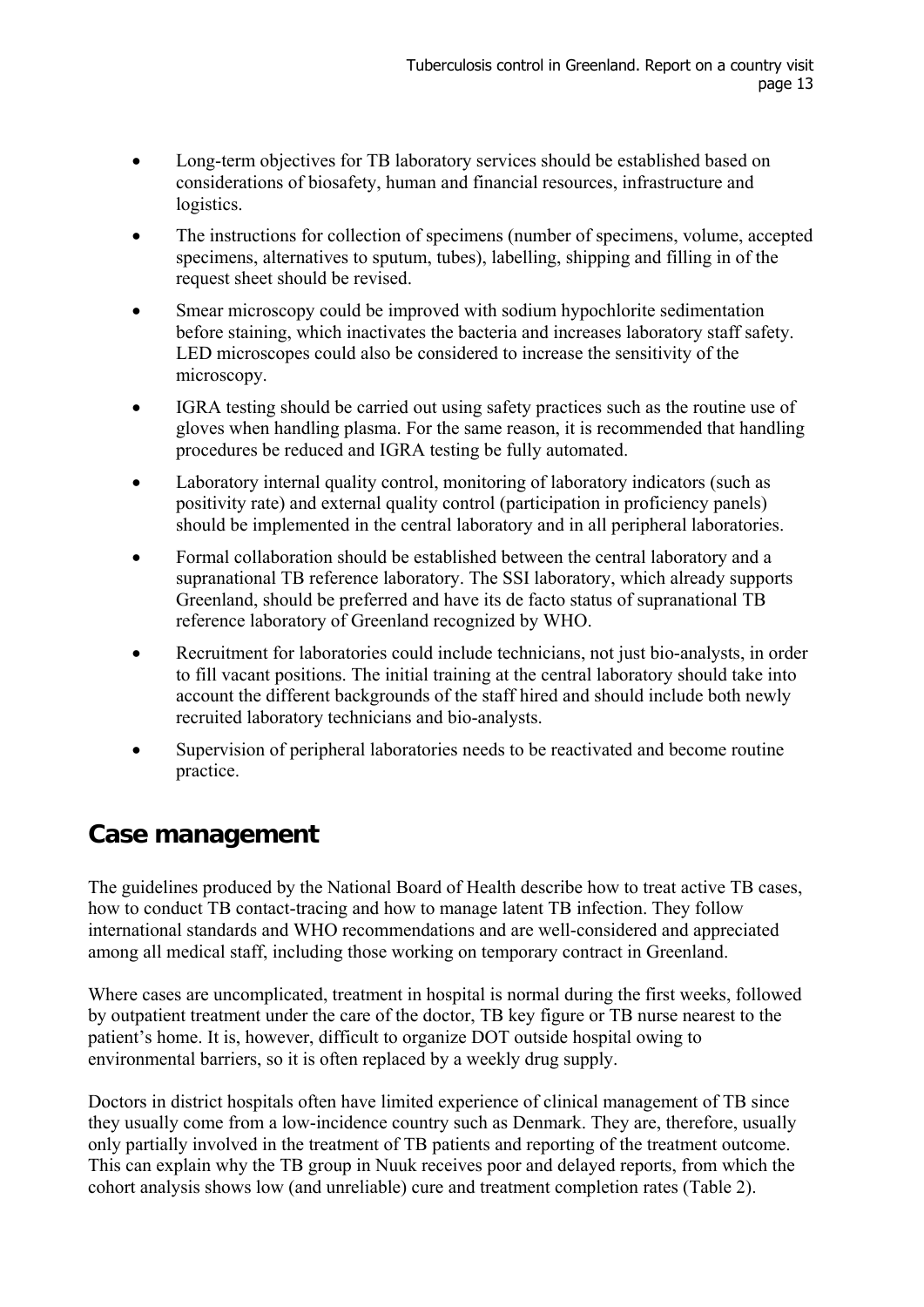|                     | 2005 |       |                | 2006  |     | 2007  |     | 2008  |  |
|---------------------|------|-------|----------------|-------|-----|-------|-----|-------|--|
| Treatment outcome   | No.  | %     | No.            | %     | No. | %     | No. | %     |  |
| Cured               | 45   | 45.0  | 10             | 13.5  |     | 11.7  | 0   | 0.0   |  |
| Completed treatment | 19   | 19.0  | 29             | 39.2  | 6   | 10.0  | 2   | 3.2   |  |
| Died                |      | 7.0   | 2              | 2.7   |     | 1.7   | 5   | 8.1   |  |
| Defaulted           | 3    | 3.0   | $\overline{2}$ | 2.7   | 5   | 8.3   | 0   | 0.0   |  |
| Transferred out     | 2    | 2.0   |                | 1.4   | 0   | 0.0   | 0   | 0.0   |  |
| Unknown             | 24   | 24.0  | 30             | 40.5  | 41  | 68.3  | 55  | 88.7  |  |
| Total registered    | 100  | 100.0 | 74             | 100.0 | 60  | 100.0 | 62  | 100.0 |  |

| Table 2. Treatment outcome among new TB cases (all forms), 2005-2008 |  |
|----------------------------------------------------------------------|--|
|----------------------------------------------------------------------|--|

The treatment outcome among TB retreatment cases is not available. A study was carried out in 2009 to verify the actual treatment outcomes under the National Tuberculosis Programme by cross-checking the laboratory results (available at SSI) with notification data.<sup>2</sup> Of the 26 new sputum smear-positive cases registered in 2008, 4 patients were cured and 14 completed treatment (a 69.2% treatment success rate), 2 patients died (7.7%), 2 patients defaulted (7.7%), 3 patients failed (11.5%) and 1 patient was transferred out (3.8%).

#### **Recommendation**

 $\overline{a}$ 

The visiting team noted that TB nurses and TB key figures are of paramount importance for the successful treatment of TB cases and recommended that they should continue and intensify their activities to ensure DOT, trace treatment defaulters promptly and ensure the punctual and complete reporting of treatment results to the National Tuberculosis Programme central unit in Nuuk. Despite the difficulties, doctors in district hospitals should be actively involved in TB case management. Reliable lay people (excluding family members) should be selected to ensure DOT in the communities where patients live.

## **Vulnerable populations**

In 2009, four new HIV-positive people were reported in Greenland and no AIDS cases with TB disease. Those who must be detained in prison are sent to Denmark. Vulnerability to TB is not limited to specific population groups. A case-control study of 146 TB patients during 2004–2006 revealed statistical significant vulnerability to TB among people of Greenlandic ethnicity who lived in settlements and were dependent on social funds. The usual progression to TB sickness, as described by the TB key figure of Nanortalik, is unemployment  $\rightarrow$  depression  $\rightarrow$  alcohol abuse  $\rightarrow$  inability to pay the rent  $\rightarrow$  moving to a house with many people  $\rightarrow$  overcrowding, malnutrition  $\rightarrow$  TB disease. At the time of the WHO mission, 15% of the population in Nanortalik were unemployed, most of whom were living on social security. Depression is not only a cause of alcohol and other abuses, it also encourages bad behaviour (including gambling − bingo clubs have opened recently) and further impoverishment. The climate and the small size of the communities promote the gathering of people in enclosed public places where coughing is normal (many smoke tobacco), drinking alcohol is socially promoted and TB is not a stigma.

<sup>2</sup> Thomsen, VØ. *Assessment of the Greenlandic tuberculosis programme by application of outcome indicators* [thesis]. Copenhagen, University of Copenhagen, 2009.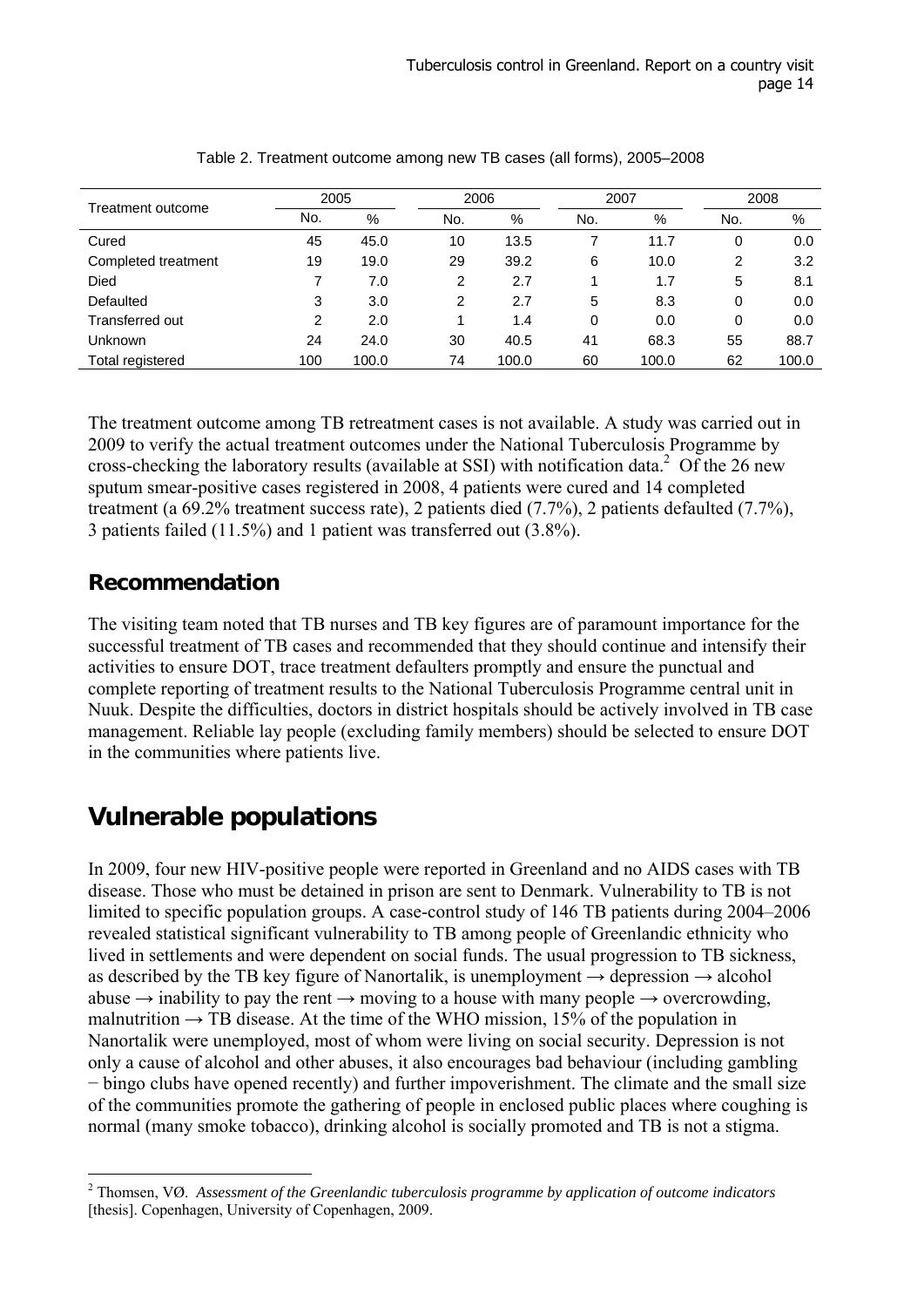### **Outbreak management and infection control**

For each active TB case, the close contacts are traced by the TB key figure, evaluated clinically and IGRA-tested and eventually prescribed six-month isoniazid preventive treatment (IPT). The tracing of defaulters is, however, usually delayed and IPT is given through a full six-month supply of isoniazid without considering the patient's compliance. Most patients probably do not comply with the IPT prescription.

The SSI is working on a new method for sub-typing *M. tuberculosis* complex from patient specimens, which will allow the tracing of clusters of TB transmission. Previous experience with restriction fragment length polymorphism has demonstrated a high rate of clustering in Greenland.

Infection control is the responsibility of the National Board of Health and the Hygiene Commission in Greenland in coordination with the Centralised Unit for Hospital Hygiene at the SSI in Denmark. Guidelines regarding isolation procedures for TB patients in Greenland were issued by the National Board of Health in October 2005.

The national guidelines describe which TB infection control measures should be adopted in hospitals and the procedures to be followed for the collection of specimens for laboratory investigation and for their handling, processing and shipment to the SSI. Unfortunately, leaks of organic material have been reported in the past. TB patients must be isolated when they are suspected of being, or found to be, sputum smear-positive or when a chest X-ray shows they have extensive parenchyma lesions with caverna. The isolation should continue for at least two weeks from the start of effective TB treatment. The national guidelines also describe which cleaning procedures should be followed and the hygiene precautions to be taken by patients, visitors and health care workers. The guidelines also request TB suspects to wear face masks when being flown to a district hospital. MDR-TB has not yet been observed in Greenland, but the national guidelines may need to be revised from this perspective.

The climate and social norms lead most people to spend a significant amount of time indoors in close contact with each other. Information campaigns could play an important role through messages such as recognition of TB-indicative signs and symptoms for early medical consultation, cough and spitting etiquette and the importance of ventilation at home and in public places.

#### **Recommendations**

The visiting team made the following recommendations.

- Contact-tracing is important for early detection or prevention of new TB cases. It should be done strictly and documented for evaluation of performance. Active TB status should be assessed for each contact and IPT given to all those recently infected. A supply of isoniazid should be given to patients weekly (at the most) and their compliance monitored.
- The Hygiene Commission should evaluate all health facilities for TB infection control, and formulate and implement the most appropriate administrative, personal and environmental measures.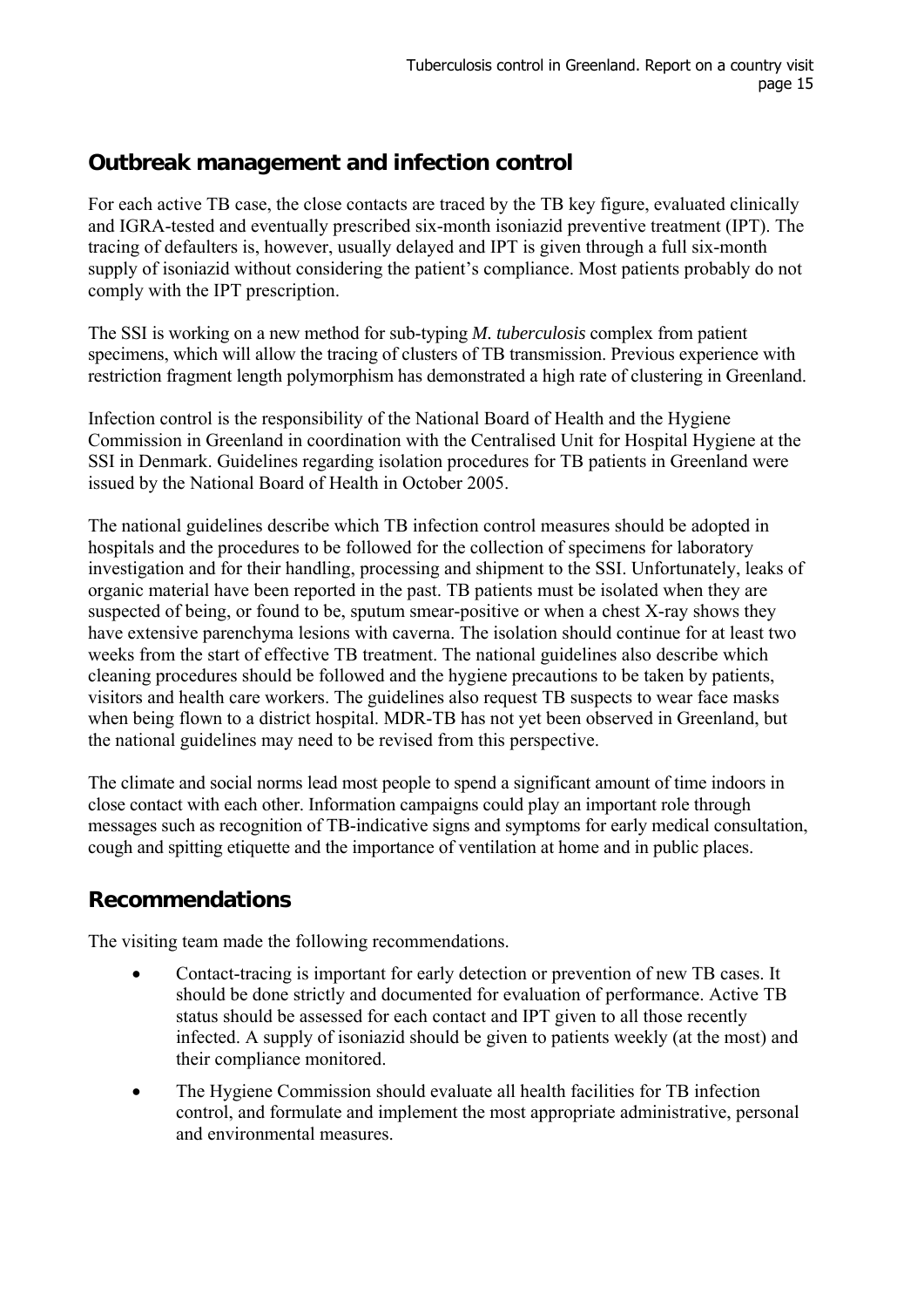- The use of diagnostic algorithms for the settlements should be considered in order to reduce the risk of transmission while patients are being transported to and staying at health care facilities.
- The use of particulate respirators (FFP2 or N95) should be clearly defined. In particular, respirators are recommended during high-risk aerosol-generating procedures and when caring for confirmed or suspected MDR-TB patients. Staff should be trained to use and check the fitting of the respirators.
- IGRA-testing of all health care workers should be considered at the beginning and end of their employment and after possible exposure and/or annually. IPT should be provided to workers recently infected, after exclusion of active TB disease. Voluntary testing and counselling for HIV should also be available.

### **Drug supply and management**

Apart from a few drugs kept at Queen Ingrid's Hospital in Nuuk, there is no central procurement and storage facility. Each district hospital receives drugs several times a year, including anti-TB drugs, directly from the pharmacy at Herlev Hospital near Copenhagen. This system is described not expensive, as the drugs are shipped by sea with other goods, and it spares the central pharmacy in Queen Ingrid's Hospital the need to increase its storage capacity. The Head Pharmacist did, however, report to the WHO mission that some shipments had been delayed in the past, fortunately without causing any interruption in the treatment of TB patients.

Anti-TB drugs are usually prescribed in four fixed-dose combinations during the intensive phase of treatment. For the continuation of treatment, isoniazid and rifampicin are given in separate tablets, usually placed inside a small plastic bag for a patient's daily consumption. As DOT cannot always be ensured outside hospitals, patients have opportunities to switch to monotherapy even though it brings a high risk of developing drug resistance. Fixed-dose combination drugs are recommended to prevent this happening.

#### **Recommendation**

The visiting team recommended that anti-TB drugs should be procured centrally for the whole country, following international recommendations for estimation of needs, buffer stocks, storage and distribution. Fixed-dose combination drugs should be adopted during both the intensive and continuing phases of treatment to prevent the development of drug resistance and to simplify the management of drugs and training of staff.

## **Recording and reporting and surveillance**

The Individual Notification of Tuberculosis form was introduced in 1999. It is the pillar of the TB recording and reporting system and includes all information about the patient: social security number, name, age, place of residence, sex, weight at diagnosis, disease (new case/retreatment, localization, date of symptoms), diagnosis (date of contact with health care system, X-ray description, microbiological results, date of diagnosis, drug susceptibility result), treatment (start date, doses, stop date, treatment outcome result) and controls (microbiology, weight, X-ray).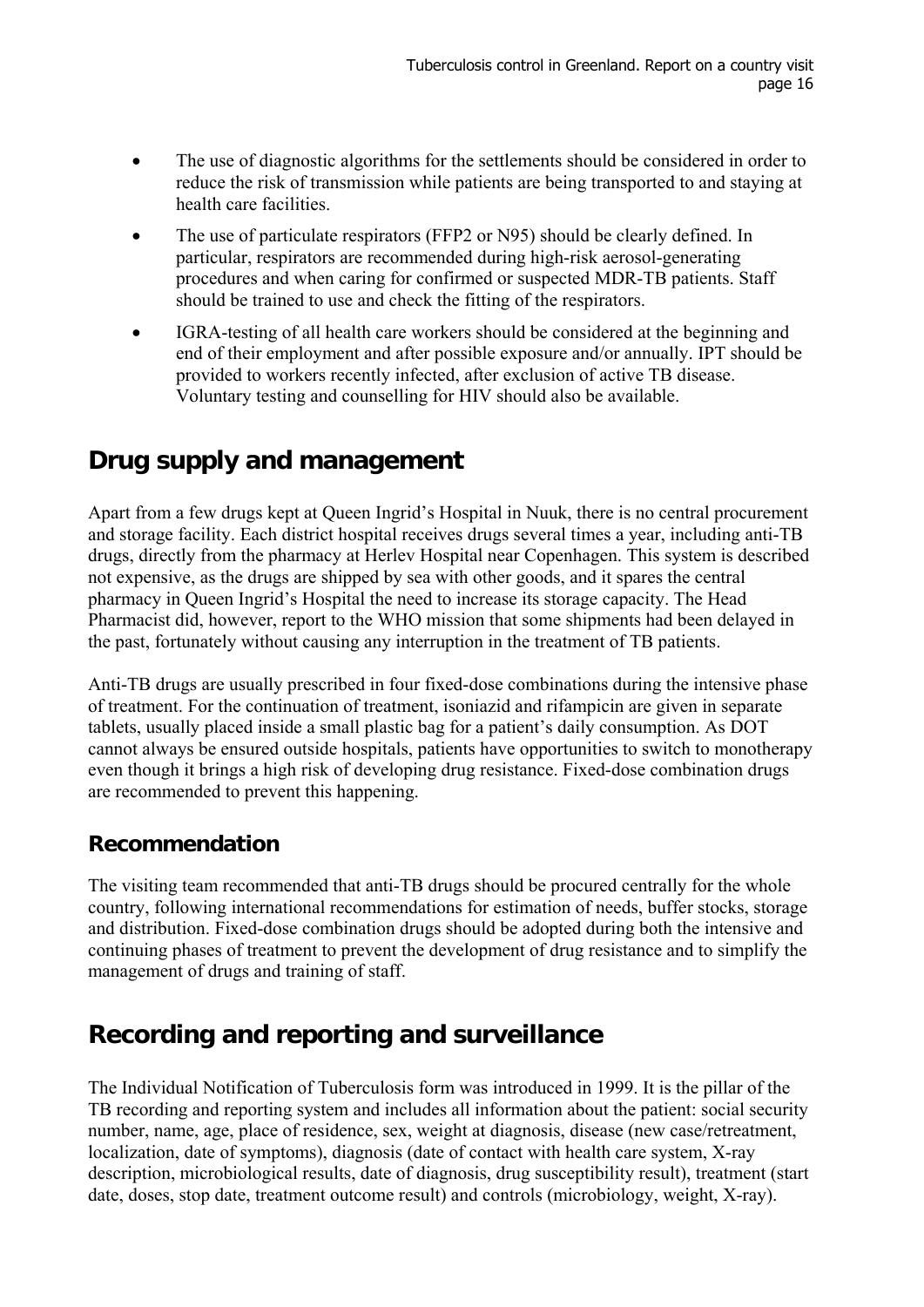HIV status is not, however, included. The form is simple and appreciated by all staff, with the exception of its section for contact-tracing, which is considered too small.

Usually, the doctor initiating the treatment starts to fill in the form, which is then updated by the TB key figure during follow-up treatment. Each new event is recorded on the form and faxed to the TB group in Nuuk, where the National TB Nurse enters the information manually into a national TB individual database. The database is analysed every two months in order to identify geographical settings where urgent action may be needed. Most of the internationally recommended definitions and indicators are used, with some exceptions (e.g. including pleurisy among pulmonary forms of TB). The SSI sends the results of the first positive laboratory investigation (sputum smear microscopy, culture and drug susceptibility testing) to the requesting doctor in Greenland, with a copy to the TB group, thus giving the group the opportunity to cross-check the data received through the notification system.

The National Board of Health publishes an annual report that includes sections on TB and HIV/AIDS. The National Tuberculosis Programme also submits consolidated data to the Regional Office, which appear as footnotes in the Global TB Control Report and the TB Surveillance in Europe Report jointly prepared by WHO and the European Centre for Disease Control. Greenland is not a Member State of the WHO Region for Europe and negotiations are under way with Denmark as to how to include the Greenland data in these publications.

Unfortunately, the Individual Notification of Tuberculosis forms are often not filled in properly and there is a lot of communication between Nuuk and the notifying units to complete the information on individual patients. As in many other countries, notification is prompt when a new TB case is detected, but delayed or even missing when the treatment ends. The wide availability of the internet in Greenland and the recent introduction of telemedicine are opening up the opportunity to computerize TB recording and reporting which, with proper use, can decentralize data entry, facilitate the cross-checking of data, share data analysis and produce feedback. This should increase the capacity of The National Tuberculosis Programme to assess and monitor treatment outcomes. The Programme has already been working on an internet-based TB notification system based on Eskolab (the TB portal, TB manual and TB profile), which is almost finalized.

Surveillance for anti-TB drug resistance is carried out at the SSI, which holds ISO17025 accreditation and refers to the Supranational TB Reference Laboratory in Stockholm, Sweden. Drug susceptibility testing is routinely done for all culture positive isolates. In 2008, all 43 patients investigated were susceptible to all drugs (rifampicin, isoniazid, ethambutol and pyrazinamide). In 2009 (until April), only 1 of the 50 patients investigated had detectable drug resistance, specifically a previously-treated TB case with isoniazid mono-resistance.

#### **Recommendations**

The visiting team made the following recommendations.

 Recording and reporting of TB cases should be fully electronic, with the possibility of updating and consultation at peripheral levels. All services provided should be documented, including first contact with the health care system, diagnosis, treatment compliance and completion. Contact-tracing and preventive treatment should be included. Regular monitoring at central level of the performance of local programmes should be ensured and feedback given to the districts.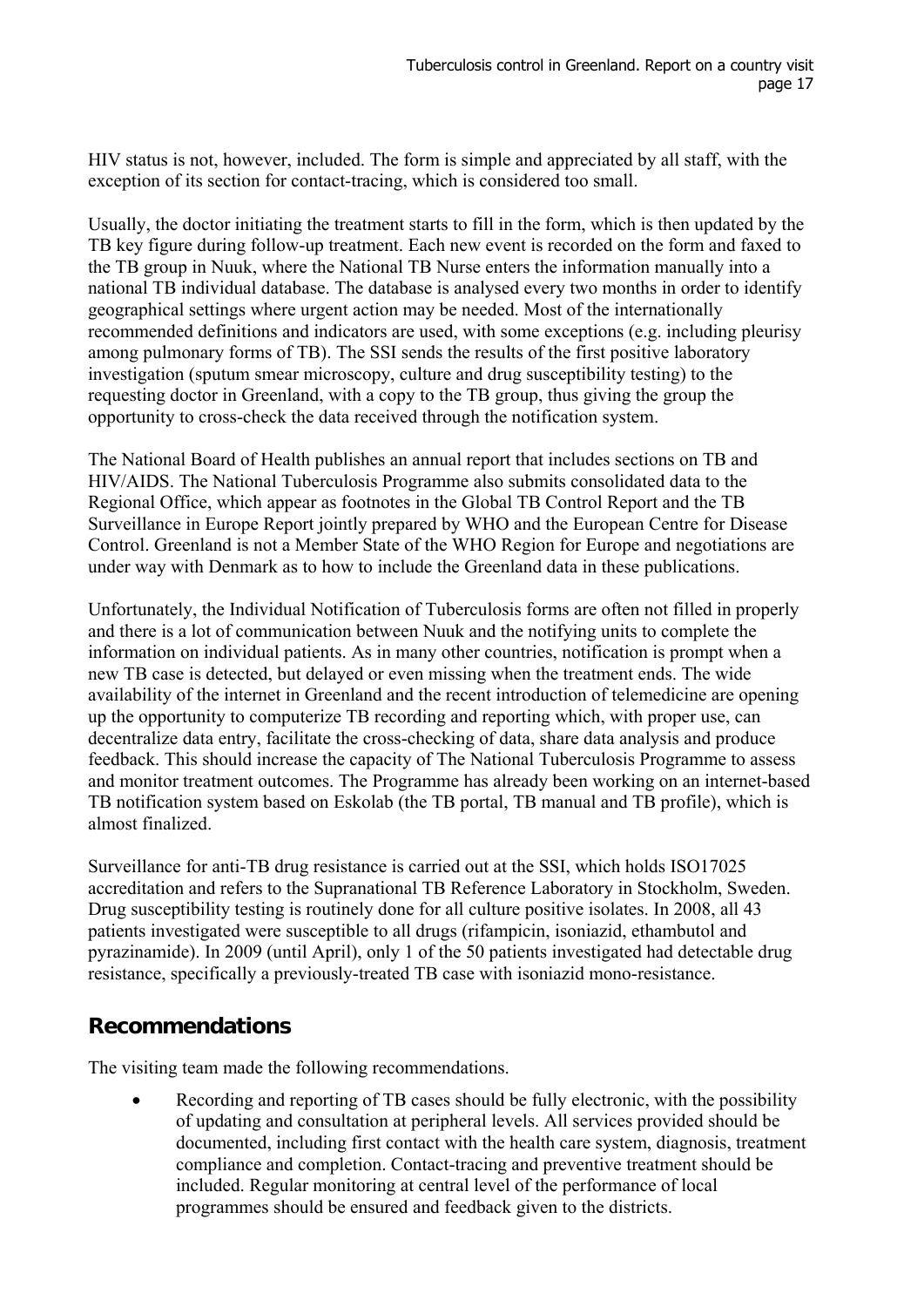- Greenland is not a Member State of the WHO Region for Europe and the Ministry of Health is independent from Denmark. This situation limits direct forms of collaboration that could benefit Greenland, such as in international surveillance and participation in coordination meetings. This problem should be addressed, at least at the technical level.
- National monitoring of drug resistance surveillance and TB/HIV co-infection should be maintained and strengthened.
- The capacity of the National Tuberculosis Programme at central level should be optimized in order to ensure the regular monitoring of local Programme performance and prompt reaction to TB epidemic outbreaks.
- The TB notification form should be revised to accommodate all the services provided, including contact-tracing.
- For the purpose of computerizing TB recording and reporting, it could be considered cost-effective to create a subset of TB entries in application software already in use for health statistics and telemedicine. Standardized data entry can feed the national TB database via the internet.
- The list of TB indicators for monitoring should be revised in order to make possible international comparisons of Greenland with other countries. As in Denmark, it should be possible for Greenland to report individual data through the European Surveillance System (TESSy) and for these data to be reported in the annual tuberculosis surveillance report from WHO and the European Centre for Disease Prevention and Control.

### **Human resources development**

Greenland depends heavily on Denmark to run its health facilities. There is no medical school in the country and all doctors are authorized by the National Board of Health of Denmark. A knowledge of Danish is essential to ensure communication with other staff and patients. In the past, the few Inuit medical doctors who graduated in Denmark usually preferred to settle there, where they could enjoy better living conditions. It is only recently that more Greenlandic doctors have come back after graduation. As a consequence, most doctors working in Greenland are from Denmark, with varying medical experience and usually on short-term contracts. Many of them are not familiar with diseases common in Greenland but rare in Denmark, such as TB. Since 1992, Greenland has had its own school of nurses from which an average of seven nurses a year graduate.

To overcome the shortage and high turnover of staff, it is essential to introduce simple, short and clearly written guidelines. It may be possible to organize specific training in TB management, even for doctors staying for a short time. A strong TB group and TB staff at peripheral level may provide support for and supervision of them.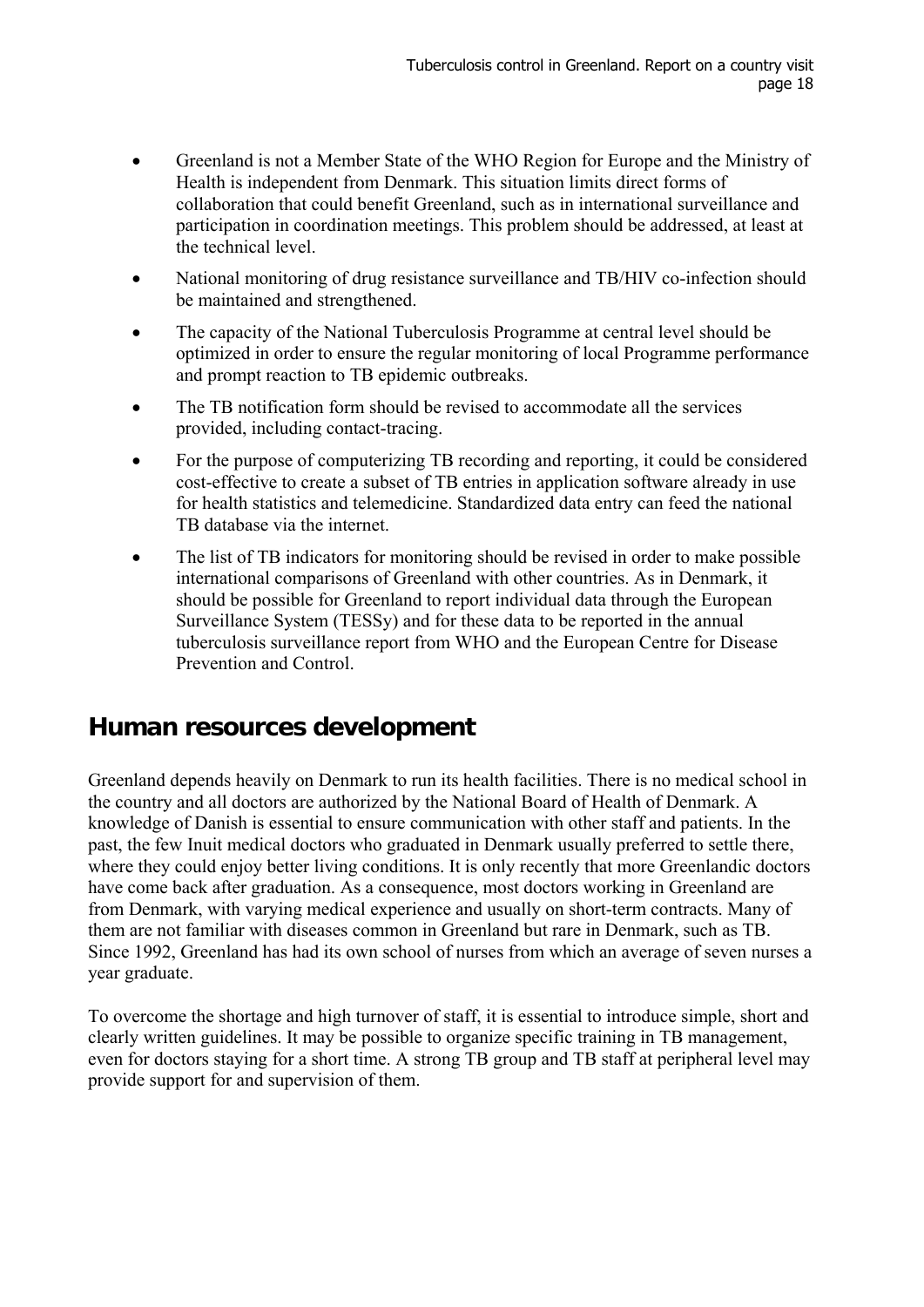#### **Recommendations**

The visiting team made the following recommendations.

- The development of human resources should be properly planned, taking into account the high turnover of medical and nursing staff. Orientation should be provided to medical doctors and nurses coming from abroad before starting their service in Greenland. On-the-job training and annual refresher courses should be provided to all health workers with TB responsibilities in the field. A national TB manual, simple pocket guidelines and appropriate training material should be prepared.
- There should be formal back-up for hospital doctors with Danish institutions, such as Gentofte Hospital's Department of Lung Medicine, where most TB patients in Denmark are seen.
- Short, intensive courses for new doctors should be organized in Greenland or Denmark before their deployment. TB should be included in such training.

### **Advocacy, communication, social mobilization**

The Ministry of Health is active in promoting good health and healthy lifestyle behaviour. The Inuuneritta Public Health Programme 2007–2012 under the Ministry of Social Affairs specifically monitors and combats behaviour such as tobacco-smoking and abuse of alcohol and drugs, which all create serious risks for diseases, including TB. It seems, however, that messages promoting better lifestyles are not clearly matched with the risk of diseases such as TB. The Ministries of Social Affairs and of Health should work together to improve this situation.

#### **Recommendation**

The visiting team recommended that awareness and information should be improved among the population in general, and high-risk groups in particular, in order to encourage health-seeking behaviour and reduce delays in self-reporting for TB diagnosis. Forms of communication should be designed based on specific studies made in Greenland, and assessed periodically for effectiveness. The Ministry of Social Affairs and the Ministry of Health should collaborate more closely in the areas of advocacy, communication and social mobilization, including for the prevention and control of TB.

### **Research**

The Greenland Institute of Circumpolar Health Research was established in 2008. Researchers in Greenland collaborate with the International Union for Circumpolar Health, the International Network for Circumpolar Health Research, the Infectious Disease Working Group and the International Circumpolar Surveillance System. There is also collaboration with several institutes in Denmark, including the SSI in Copenhagen, the National Institute of Public Health of the University of Southern Denmark, the Centre for Arctic Environmental Medicine of Aarhus University and the Arctic Health Research Centre of Aalborg Hospital.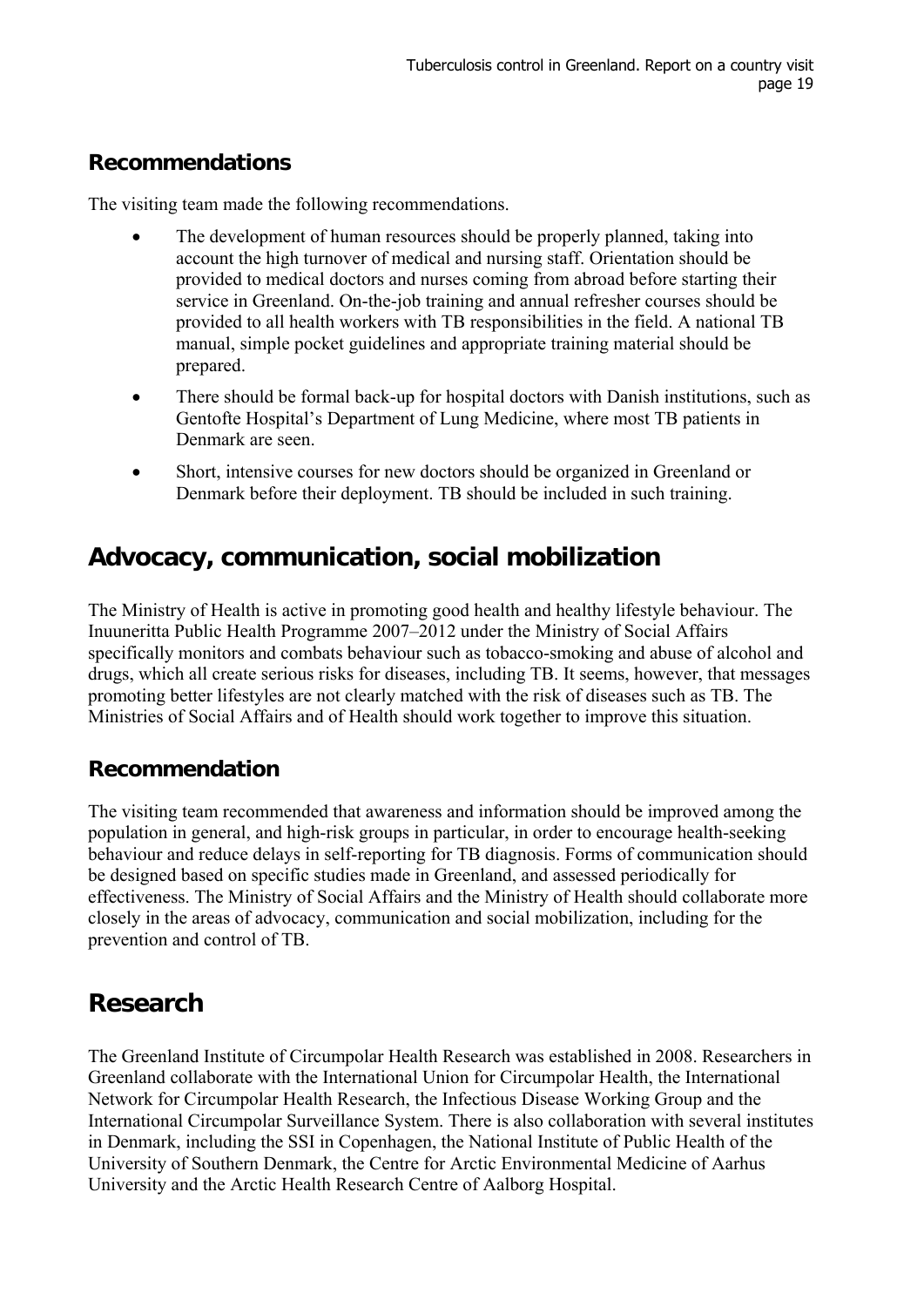Research projects are approved by the Scientific and Ethical Committee of Greenland. Some funding is available through the Commission for Scientific Research in Greenland.

A number of TB studies have been finalized recently or are in progress in Greenland. Laboratory studies in collaboration with the SSI include: IGRA testing (QuantiFERON® TB Gold), genotypic drug resistance testing with Line Probe assays, MIRU24 VNTR genotyping of *M. tuberculosis*, and evaluation (planned) of GeneXpert® assay (Cepheid). Population-based studies in collaboration with universities in Denmark include: the TB infection rate in children, risk factors for TB infection in schoolchildren, TB and vitamin D status, and risk factors for TB disease among the adult population.

#### **Recommendations**

The visiting team made the following recommendations.

- Future operational studies should give priority to understanding the factors related to delays by patients and doctors, including health-seeking behaviour and access to health care. Participatory rapid appraisal methods should also be considered, such as interviews with key informants, focus group discussions, questionnaires and direct observation. Qualitative studies by anthropologists should also be considered.
- Studies should be undertaken of the use of modern communication technologies, such as telemedicine and its potential use for the decentralization of TB diagnosis (for example, in sputum collection, sputum microscopy, tuberculin skin test and GeneXpert®).
- Studies should be undertaken of the risk factors for TB and interventions to address social determinants.
- Studies should be undertaken of the most effective advocacy, communication and social mobilization interventions to reduce the stigma of TB, promote self-reporting ny patients and eventually improve case detection and treatment outcomes.
- Studies should be undertaken of the biological vulnerability to TB infection and disease among the Inuit population.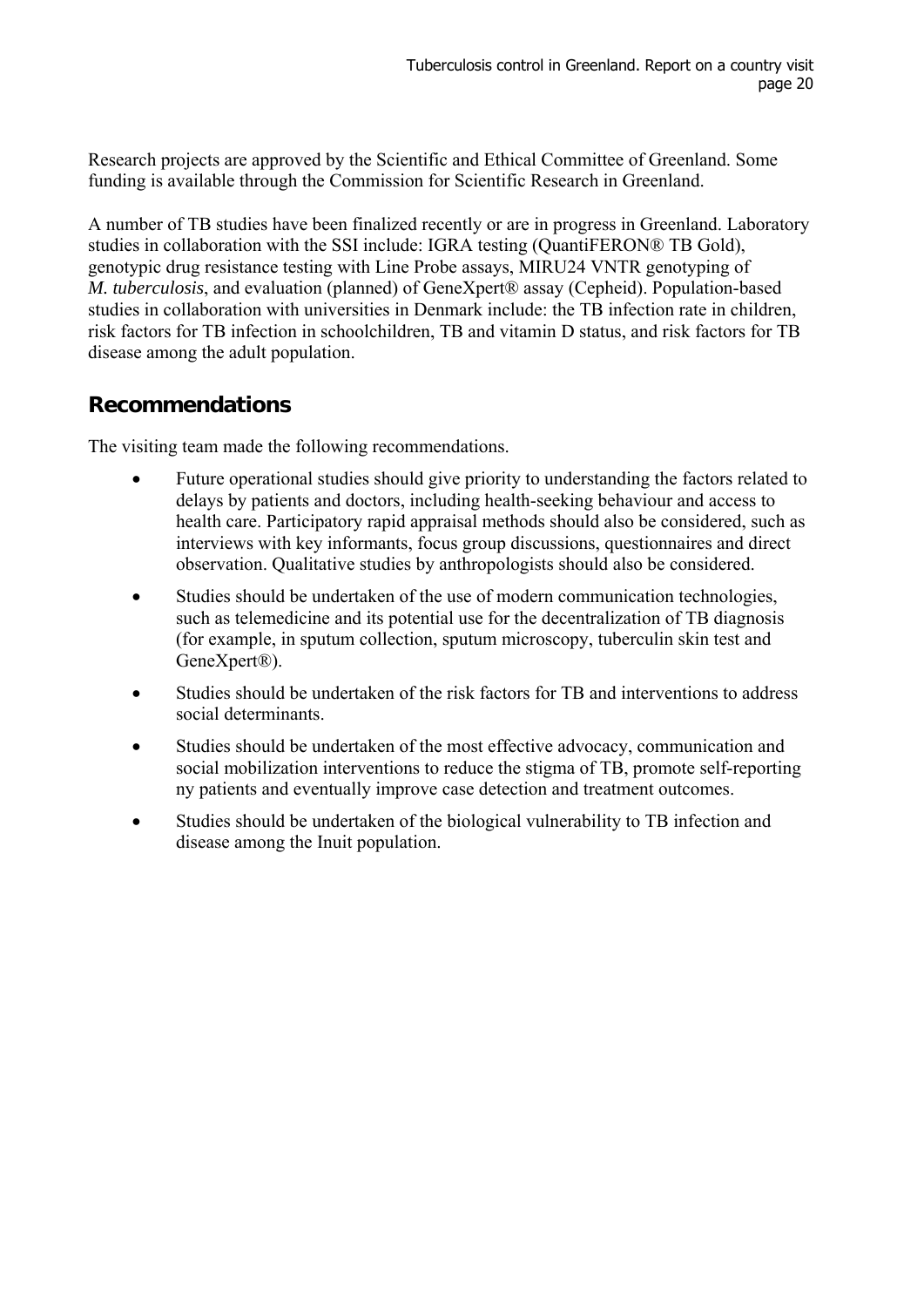### Annex 1

#### PROGRAMME

| 30 April       | Kangaatsiaq             | Arrival from Copenhagen                                         |
|----------------|-------------------------|-----------------------------------------------------------------|
|                |                         | Departure by aeroplane                                          |
| 11:15<br>14:00 | Nuuk                    | Arrival<br>Briefing with Ministry of Health at Hotel Hans Egede |
|                |                         |                                                                 |
| 1 May<br>06:50 |                         | Departure by aeroplane and helicopter                           |
| 10:40          | Nanortalik              | Arrival                                                         |
|                |                         |                                                                 |
| 2 May          | Nanortalik Hospital     | Interview with a TB patient                                     |
|                |                         | Meeting with a focus group of inhabitants                       |
| 3 May          |                         |                                                                 |
| 10:00          | Local municipality      | Meeting with Director of Social Services                        |
|                |                         | Meeting with preventive worker                                  |
| 13:30          | STI/Piareersarfik       | Meeting with hospital management                                |
| 4 May          |                         |                                                                 |
| 10:00          |                         | Visit to the hospital                                           |
| 13:00          |                         | Meeting with head teacher of the public school                  |
| 14:30          |                         | Visit to the old people's home                                  |
| 18:10          |                         | Departure by helicopter                                         |
| 5 May          | Narsarsuaq              | Arrival                                                         |
| 09:00          |                         | Visit to the nursing station                                    |
| 11:00          |                         | Return to Nuuk                                                  |
| 6 May          |                         |                                                                 |
| 10:00          | Queen Ingrid's Hospital | Visit to the hospital                                           |
| 13:00          |                         | Discussion of the recommendations among the                     |
|                |                         | members of the mission                                          |
| 15:00          | Ministry of Health      | Debriefing with Minister of Health                              |
| 7 May          |                         |                                                                 |
| 09:05          |                         | Return to Copenhagen                                            |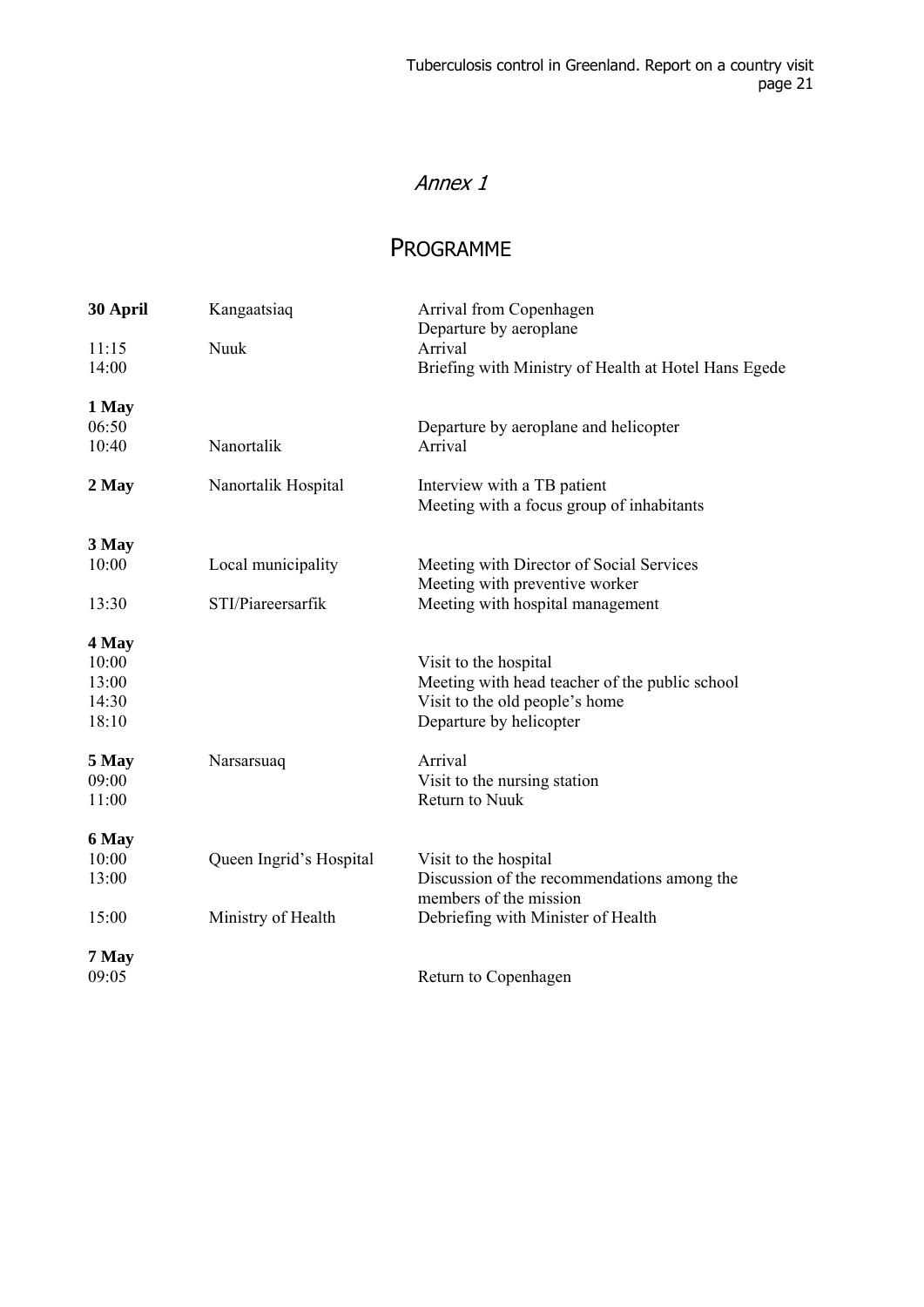#### Annex 2

#### LIST OF PEOPLE MET

Agathe Fontain, Minister of Health Ann Birkekær Kjeldsen, Permanent Secretary of Health Kent Kleinschmidt, Senior Consultant, National Health Service

Inge-Lise Kleist, Laboratory Manager Per Lyster Pedersen, Chief Statistician Bodil Karishøj Poulsen, Head of Paarisa

TB patient, Nanortalik Hospital Members of the local community, Nanortalik Frank Hedegaard Jørgensen, Director of Social Services, Nanortalik Poul Raahauge, head teacher, Nanortalik Akisooq Isaksen, preventive worker, Nanortalik Helge Bønlykke, doctor, Nanortalik Hospital Stine Korneliussen, head nurse, Nanortalik Hospital Helga Petersen, regional TB nurse Dorthe Ludvigsen, TB key figure, Nanortalik Birgitte Christensen, nurse, Narsarsuaq Anne Marie Holm, dentist, Nanortalik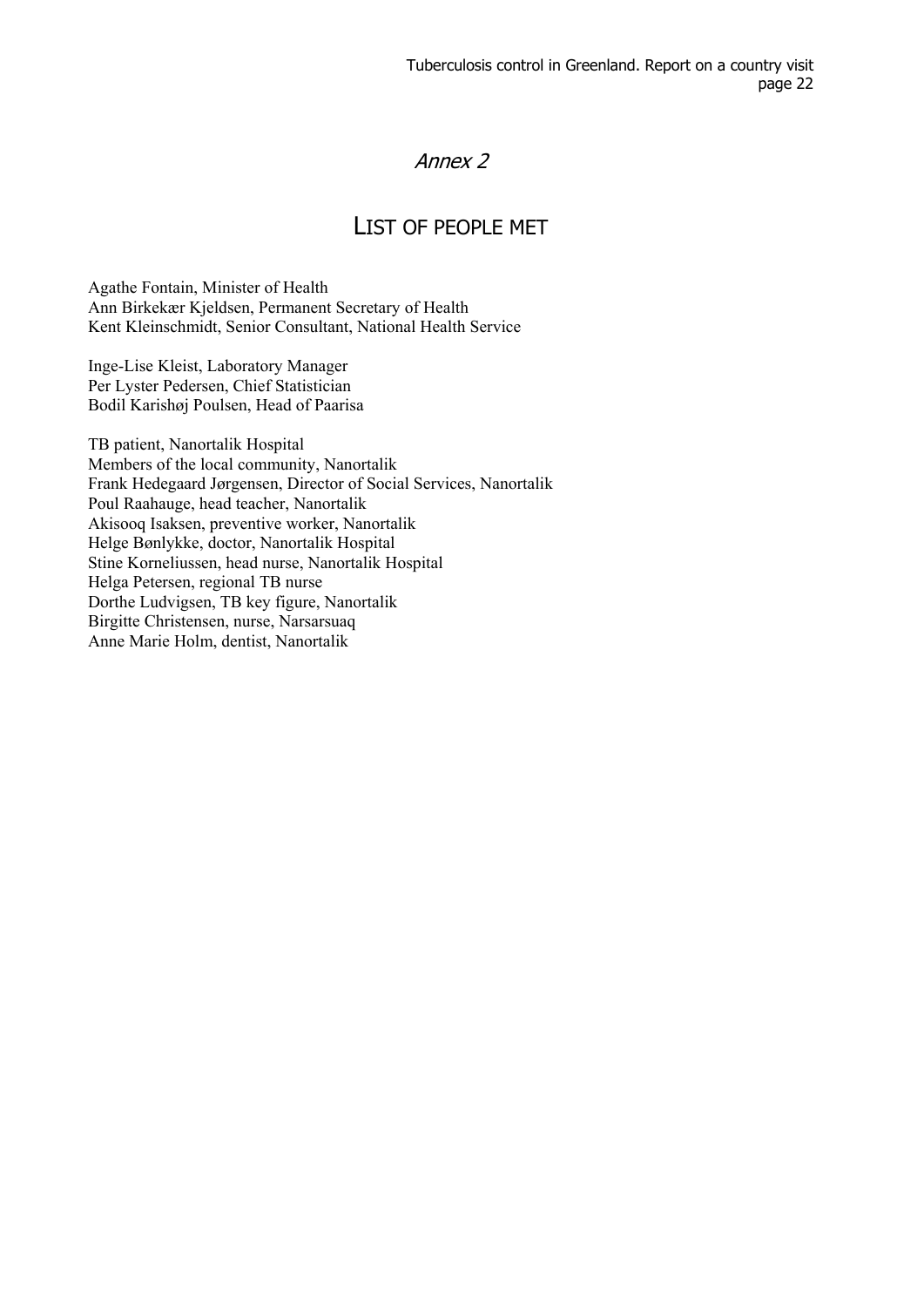

### MAP OF GREENLAND

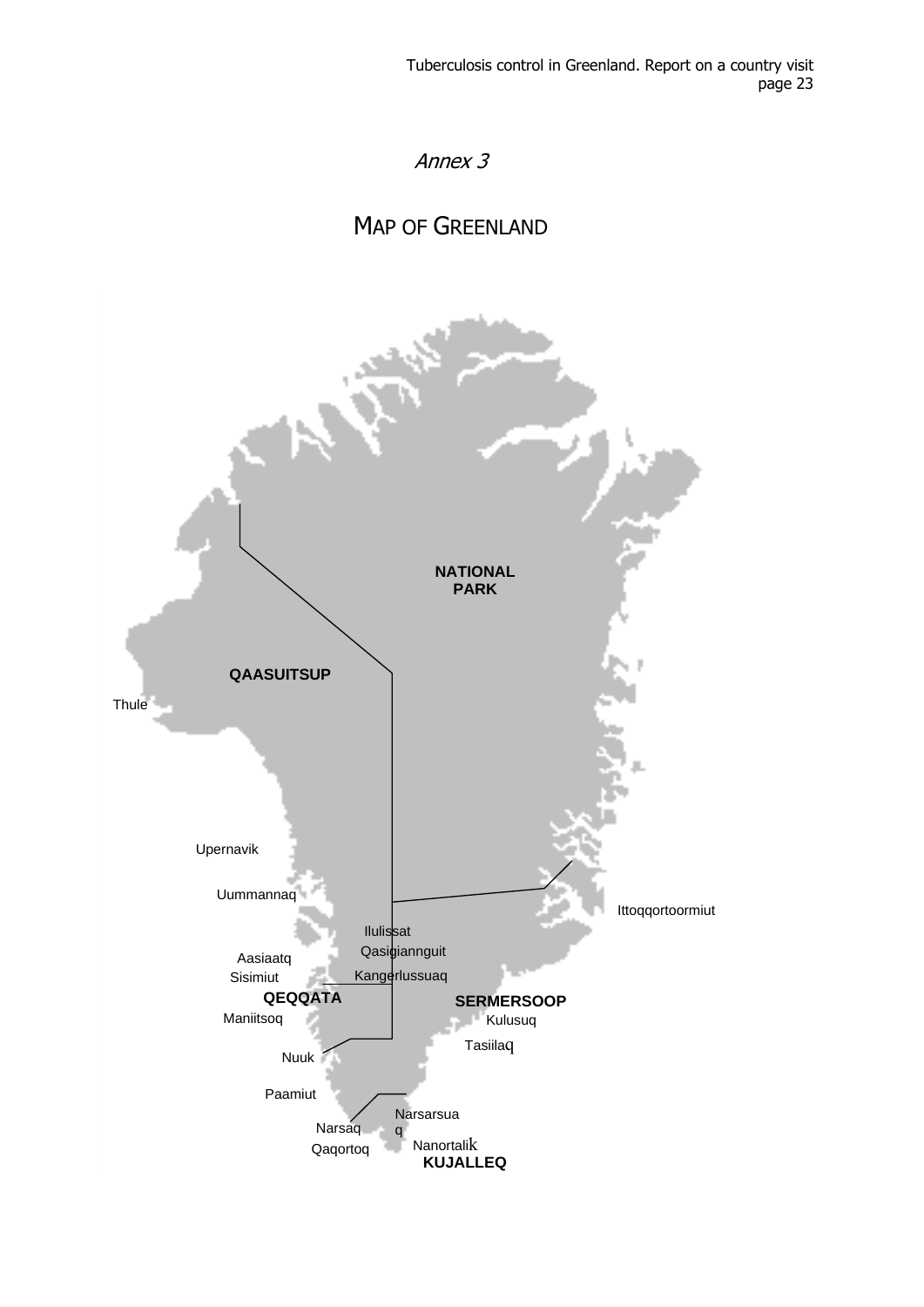#### Annex 4

## NUMBER AND RATE OF NEW TB CASES (ALL FORMS) BY TOWNS AND SETTLEMENTS, 2009

|                                            | Towns           |                  |                  | Settlements                                                                                        | Total                                |                                            |                                                |                  |              |                  |
|--------------------------------------------|-----------------|------------------|------------------|----------------------------------------------------------------------------------------------------|--------------------------------------|--------------------------------------------|------------------------------------------------|------------------|--------------|------------------|
|                                            |                 |                  | New TB cases     |                                                                                                    | Popu-                                |                                            | New TB cases                                   |                  |              | New TB cases     |
| Name                                       | Popu-<br>lation | No.              | Rate<br>/100 000 | Name                                                                                               | lation                               | No.                                        | Rate<br>/100 000                               | Popu-<br>lation  | No.          | Rate<br>/100 000 |
| Kujalleq municipality<br>Nanortalik        | 6 3 7 9         | 19               | 297.9            |                                                                                                    | 1 2 5 2                              | 4                                          | 319.5                                          | 7631<br>2 1 4 7  | 23<br>5      | 301.4<br>232.9   |
| Nanortalik town                            | 1 4 3 0         | 3                | 209.8            | Nanortalik settlements<br>Aappilatgq<br>Alluitsup Paa<br>Ammassivik<br>Narsaq Kujalleq<br>Tasiusaq | 717<br>135<br>329<br>71<br>100<br>82 | 2<br>0<br>1<br>0<br>$\mathbf{1}$<br>0      | 278.9<br>0.0<br>304.0<br>0.0<br>1 000.0<br>0.0 |                  |              |                  |
| Narsag                                     |                 |                  |                  |                                                                                                    |                                      |                                            |                                                | 1952             | 12           | 614.8            |
| Narsaq town                                | 1637            | 12               | 733.0            | Narsaq settlements<br>Igaliku<br>Narsarsuag<br>Qassiarsuk<br>Other settlements                     | 315<br>58<br>165<br>84<br>8          | 0<br>0<br>0<br>0                           | 0.0<br>0.0<br>0.0<br>0.0                       |                  |              |                  |
| Qaqortoq                                   |                 |                  |                  |                                                                                                    |                                      |                                            |                                                | 3532             | 6            | 169.9            |
| Qaqortoq town                              | 3 3 1 2         | 4                | 120.8            | Qaqortoq settlements<br>Egalugaarsuit<br>Qassimiut<br>Saarloq                                      | 220<br>141<br>33<br>46               | $\overline{2}$<br>$\overline{2}$<br>0<br>0 | 909.1<br>1 4 1 8.4<br>0.0<br>0.0               |                  |              |                  |
| Qaasuitsup                                 |                 |                  |                  |                                                                                                    |                                      |                                            |                                                |                  |              |                  |
| municipality<br>Aasiaat                    | 13 2 72         | 4                | 30.1             |                                                                                                    | 4 4 0 6                              | 4                                          | 90.8                                           | 17678<br>3 1 3 1 | 8<br>3       | 45.3<br>95.8     |
| Aasiaat town                               | 2947            | 3                | 101.8            | Aasiaat settlements<br>Akunnaaq                                                                    | 184<br>102                           | 0<br>0                                     | 0.0<br>0.0                                     |                  |              |                  |
| Illulissat                                 |                 |                  |                  | Kitsissuarsuit                                                                                     | 82                                   | 0                                          | 0.0                                            | 4958             | 0            | $0.0\,$          |
| Ilulissat town                             | 4528            | $\mathbf 0$      | 0.0              | Illulissat settlements<br>Ilimanaq<br>Ogaatsut<br>Qeqertaq                                         | 430<br>80<br>45<br>132               | 0<br>0<br>0<br>0                           | 0.0<br>0.0<br>0.0<br>$0.0\,$                   |                  |              |                  |
| Kangaatsiaq                                |                 |                  |                  | Saqqaq                                                                                             | 173                                  | 0                                          | 0.0                                            | 1360             | 0            | $0.0\,$          |
| Kangaatsiaq town                           | 631             | $\mathbf 0$      | 0.0              | Kagaatsiaq settlements<br>Attu<br>Ikerasaarsuk<br>Niagornaarsuk<br>Iginniarfik                     | 729<br>241<br>103<br>294<br>91       | 0<br>0<br>0<br>0<br>0                      | 0.0<br>$0.0\,$<br>0.0<br>0.0<br>0.0            |                  |              |                  |
| Qaanaaq                                    |                 |                  |                  |                                                                                                    |                                      |                                            |                                                | 802              | $\mathcal O$ | $0.0\,$          |
| Qaanaaq town                               | 645             | $\mathbf 0$      | 0.0              | Qaanaaq settlements<br>Moriusaq<br>Qeqertat<br>Savissivik<br>Siorapaluk                            | 157<br>5<br>22<br>58<br>72           | 0<br>0<br>0<br>0<br>0                      | $0.0\,$<br>0.0<br>0.0<br>0.0<br>$0.0\,$        |                  |              |                  |
| <b>Qasigiannguit</b><br>Qasigiannguit town | 1 1 4 2         | $\boldsymbol{0}$ | 0.0              | Qasigiannguit settlements<br>Ikamiut                                                               | 88<br>88                             | 0<br>0                                     | 0.0<br>0.0                                     | 1 2 3 0          | $\mathcal O$ | $0.0\,$          |
| <b>Qegertarsuag</b><br>Qeqertarsuag town   | 925             | $\boldsymbol{0}$ | 0.0              | Qegertarsuag settlements<br>Kangerluk                                                              | 32<br>32                             | 0<br>$\boldsymbol{0}$                      | $0.0\,$<br>0.0                                 | 957              | $\mathcal O$ | 0.0              |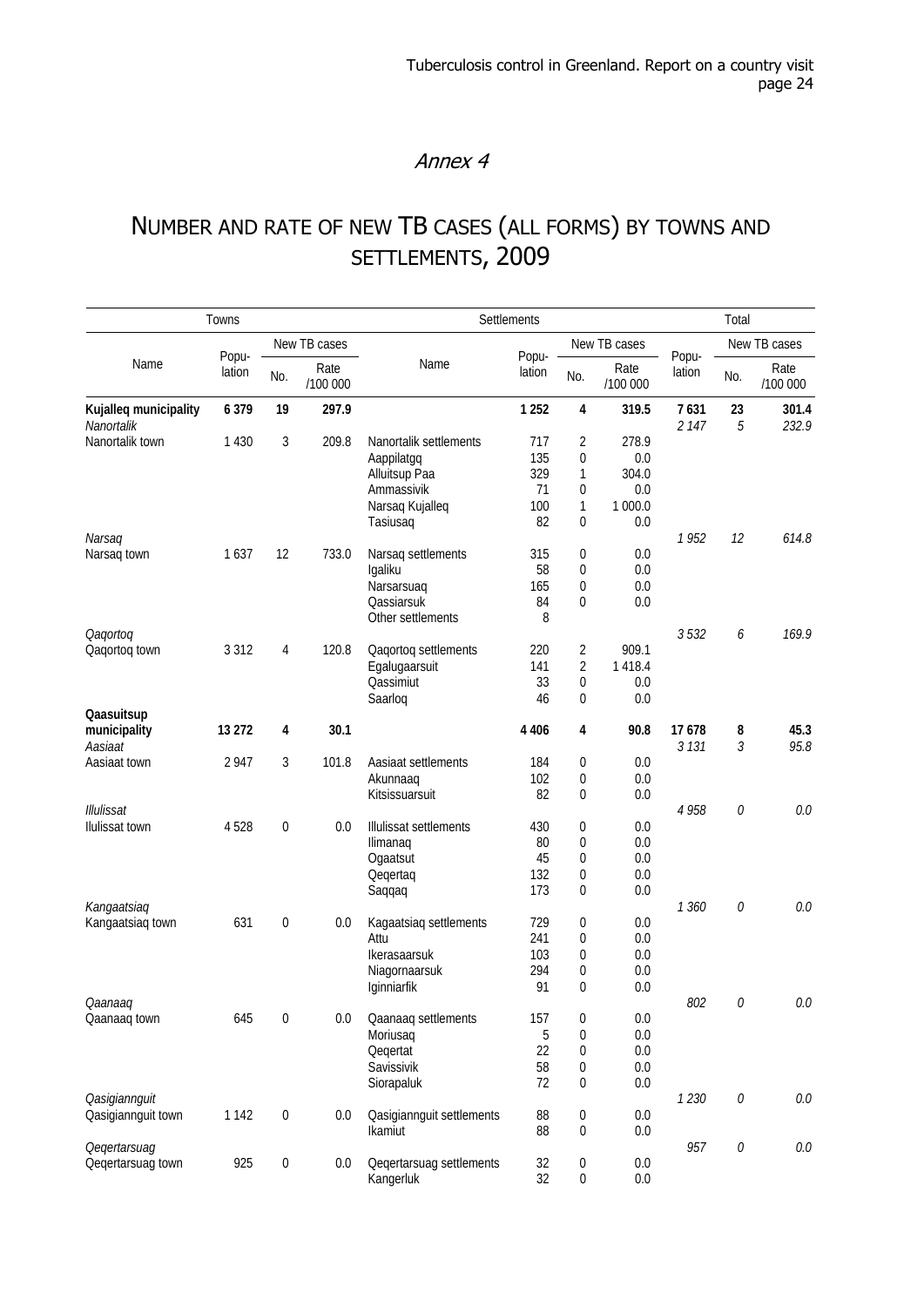|                       | Towns           |                  |                  | Settlements                     |                 |                  |                  |                 |                             |                  |
|-----------------------|-----------------|------------------|------------------|---------------------------------|-----------------|------------------|------------------|-----------------|-----------------------------|------------------|
|                       | Popu-<br>lation |                  | New TB cases     |                                 |                 |                  | New TB cases     |                 |                             | New TB cases     |
| Name                  |                 | No.              | Rate<br>/100 000 | Name                            | Popu-<br>lation | No.              | Rate<br>/100 000 | Popu-<br>lation | No.                         | Rate<br>/100 000 |
| Upernavik             |                 |                  |                  |                                 |                 |                  |                  | 2 901           | $\overline{4}$              | 137.9            |
| Upernavik town        | 1 1 5 8         | 0                | 0.0              | Upernavik settlements           | 1743            | 4                | 229.5            |                 |                             |                  |
|                       |                 |                  |                  | Aappilattoq                     | 177             | 0                | 0.0              |                 |                             |                  |
|                       |                 |                  |                  | Innarsuit                       | 164             | 0                | 0.0              |                 |                             |                  |
|                       |                 |                  |                  | Kangersuatsiaq<br>Kujalleq      | 192<br>206      | 0<br>1           | 0.0<br>485.4     |                 |                             |                  |
|                       |                 |                  |                  | Kullorsuag                      | 446             | 3                | 672.6            |                 |                             |                  |
|                       |                 |                  |                  | Naajaat                         | 61              | 0                | 0.0              |                 |                             |                  |
|                       |                 |                  |                  | Nutaarmiut                      | 42              | 0                | 0.0              |                 |                             |                  |
|                       |                 |                  |                  | Nuussuag                        | 213             | 0                | 0.0              |                 |                             |                  |
|                       |                 |                  |                  | Tasiusaq                        | 242             | $\mathbf 0$      | 0.0              |                 |                             |                  |
| Uummannaq             |                 |                  |                  |                                 |                 |                  |                  | 2339            | $\mathcal I$                | 42.8             |
| Uummannaq town        | 1 2 9 6         | 1                | 77.2             | Uummannaq settlements           | 1043            | 0                | 0.0              |                 |                             |                  |
|                       |                 |                  |                  | Ikerasag                        | 243             | 0                | 0.0              |                 |                             |                  |
|                       |                 |                  |                  | Illorsuit                       | 83<br>66        | 0<br>0           | 0.0<br>0.0       |                 |                             |                  |
|                       |                 |                  |                  | Niagornat<br>Nuugaatsiaq        | 82              | 0                | 0.0              |                 |                             |                  |
|                       |                 |                  |                  | Qaarsut                         | 197             | $\mathbf 0$      | 0.0              |                 |                             |                  |
|                       |                 |                  |                  | Saatttut                        | 211             | 0                | 0.0              |                 |                             |                  |
|                       |                 |                  |                  | Ukkusissat                      | 161             | 0                | 0.0              |                 |                             |                  |
| Qeqqata municipality  | 8 2 3 8         | 11               | 133.5            |                                 | 1448            | 1                | 69.1             | 9686            | 12                          | 123.9            |
| Maniitsog             |                 |                  |                  |                                 |                 |                  |                  | 3 408           | 8                           | 234.7            |
| Maniitsog town        | 2 7 4 1         | 7                | 255.4            | Maniitsoq settlements           | 667             | 1                | 149.9            |                 |                             |                  |
|                       |                 |                  |                  | Atammik                         | 213             | 0                | 0.0              |                 |                             |                  |
|                       |                 |                  |                  | Kangaamiut                      | 362             | 1                | 276.2            |                 |                             |                  |
| <b>Sisimiut</b>       |                 |                  |                  | Napasoq                         | 92              | 0                | 0.0              |                 |                             | 63.7             |
| Sisimiut town         | 5 4 9 7         | 4                | 72.8             | Sisimiut settlements            | 781             | 0                | 0.0              | 6278            | $\overline{4}$              |                  |
|                       |                 |                  |                  | Itilleq                         | 116             | 0                | 0.0              |                 |                             |                  |
|                       |                 |                  |                  | Kangerlussuaq                   | 558             | 0                | 0.0              |                 |                             |                  |
|                       |                 |                  |                  | Sarfannguit                     | 107             | 0                | 0.0              |                 |                             |                  |
| Sermersoog            |                 |                  |                  |                                 |                 |                  |                  |                 |                             |                  |
| municipality          | 19 164          | 14               | 73.1             |                                 | 1827            | 6                | 328.4            | 20 991          | 20                          | 95.3             |
| Tasiilag              |                 |                  |                  |                                 |                 |                  |                  | 3000            | 10                          | 333.3            |
| Tasiilaq town         | 1893            | 5                | 264.1            | Tasiilaq settlements            | 1 1 0 7         | 5                | 451.7            |                 |                             |                  |
|                       |                 |                  |                  | Isortoq<br>Kulusuk              | 107<br>292      | $\mathbf 0$<br>0 | 0.0<br>0.0       |                 |                             |                  |
|                       |                 |                  |                  | Kuummiut                        | 358             | 5                | 1 3 9 6.6        |                 |                             |                  |
|                       |                 |                  |                  | Sermiligaag                     | 216             | 0                | 0.0              |                 |                             |                  |
|                       |                 |                  |                  | Tiniteqilaaq                    | 134             | 0                | 0.0              |                 |                             |                  |
| Illoggortoormiut      |                 |                  |                  |                                 |                 |                  |                  | 485             | $\mathcal{L}_{\mathcal{L}}$ | 412.4            |
| Illoqqortoormiut town | 485             | $\overline{2}$   | 412.4            | Illoqqortoormiut                |                 |                  |                  |                 |                             |                  |
|                       |                 |                  |                  | settlements                     | 0               | 0                | 0.0              |                 |                             |                  |
|                       |                 |                  |                  | L.                              | $\overline{0}$  | $\boldsymbol{0}$ | 0.0              |                 |                             |                  |
| Nuuk                  |                 |                  |                  |                                 |                 |                  |                  | 15 439          | $\mathcal S$                | 51.8             |
| Nuuk town             | 15 107          | 7                | 46.3             | Nuuk settlements                | 332             | 1                | 301.2            |                 |                             |                  |
|                       |                 |                  |                  | Kangerluarsoruseq<br>Kapisillit | 4<br>82         | 0                | 0.0              |                 |                             |                  |
|                       |                 |                  |                  | Qeqertarsuatsiaat               | 246             | 1                | 406.5            |                 |                             |                  |
| Paamiut               |                 |                  |                  |                                 |                 |                  |                  | 2067            | $\mathcal O$                | 0.0              |
| Paamiut town          | 1679            | $\boldsymbol{0}$ | 0.0              | Paamiut settlements             | 388             | 0                | 0.0              |                 |                             |                  |
|                       |                 |                  |                  | Arsuk                           | 156             | 0                | 0.0              |                 |                             |                  |
|                       |                 |                  |                  | Kangilinnguit                   | 160             | 0                | 0.0              |                 |                             |                  |
|                       |                 |                  |                  | <b>lvittuut</b>                 | 60              | 0                | 0.0              |                 |                             |                  |
|                       |                 |                  |                  | Other settlements               | 12              |                  |                  |                 |                             |                  |
| Other municipalities  | 0<br>$\Omega$   | 0                | 0.0              |                                 | 243             | 0                | 0.0              | 243             | 0                           | 0.0              |
| Other towns           |                 | $\boldsymbol{0}$ | 0.0              | Other settlements               | 243             | 0                | 0.0              |                 |                             |                  |
| Total                 | 47 053          | 48               | 102.0            |                                 | 9 1 7 6         | 15               | 163.5            | 56 229          | 63                          | 112.0            |